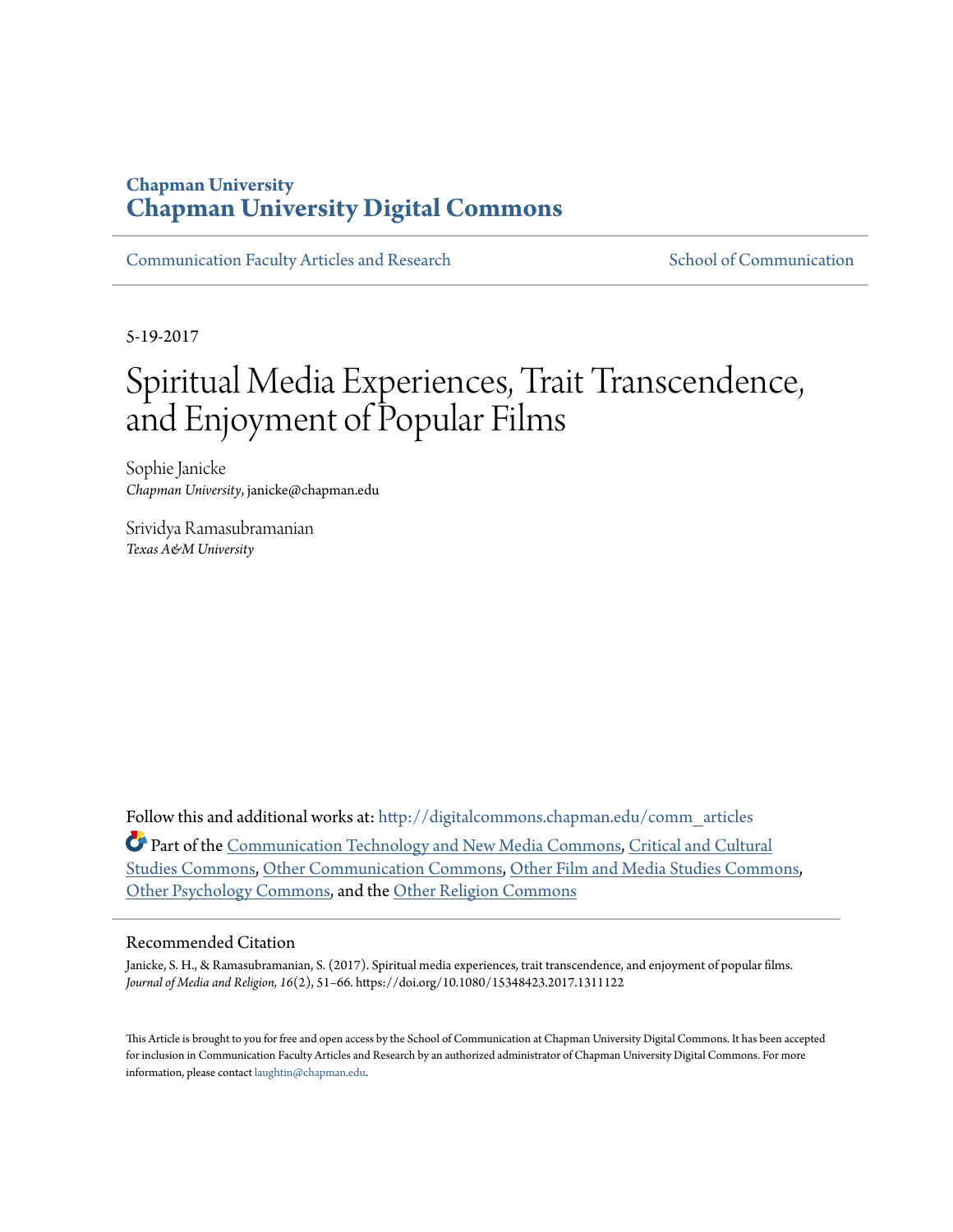## Spiritual Media Experiences, Trait Transcendence, and Enjoyment of Popular Films

#### **Comments**

This is an Accepted Manuscript of an article published in *Journal of Media and Religion*, volume 16, issue 2, in 2017, available online: <http://www.tandfonline.com/10.1080/15348423.2017.1311122>. It may differ slightly from the final version of record.

**Copyright** Taylor & Francis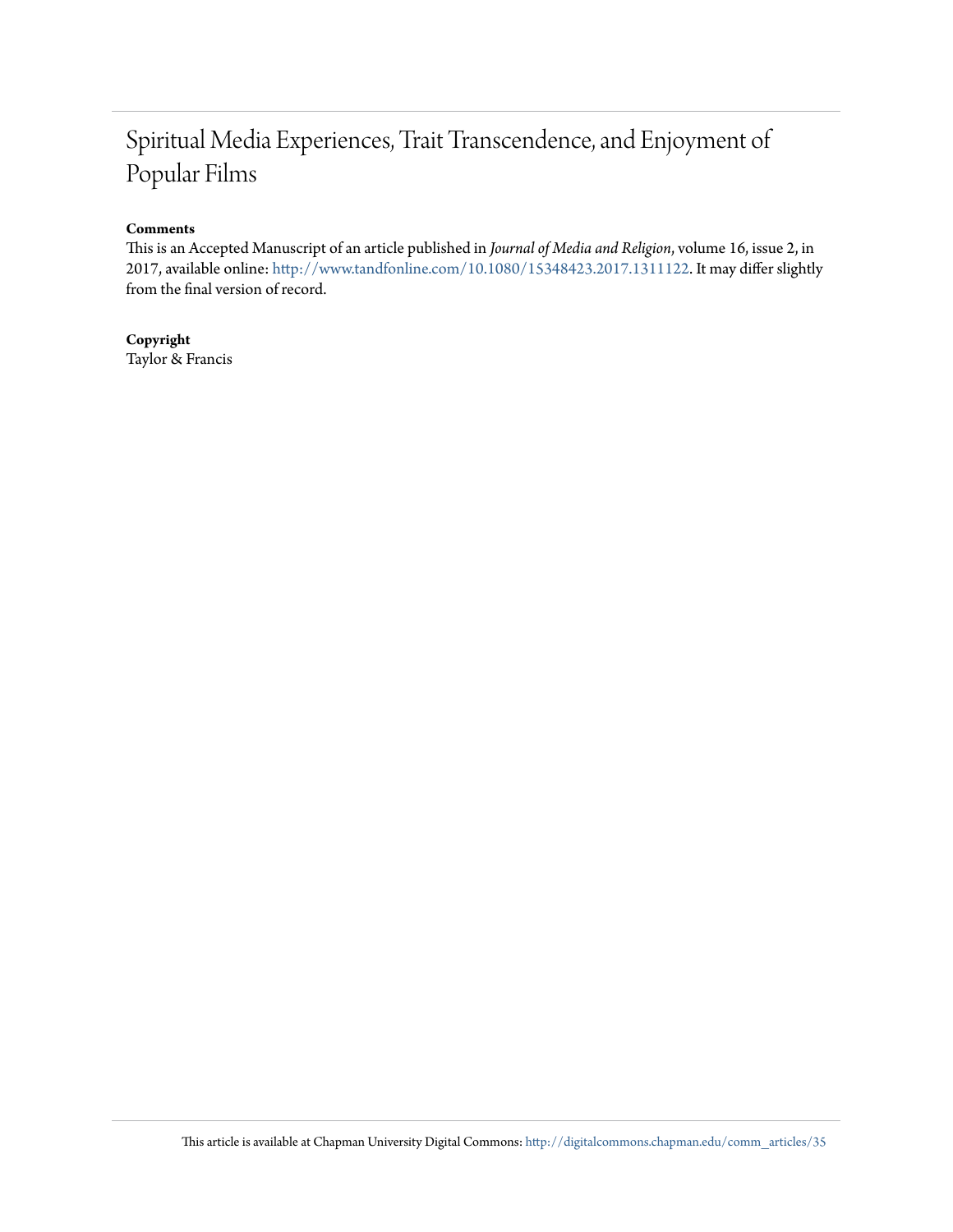RUNNING HEAD: Spiritual Media Experiences

## **Spiritual Media Experiences, Trait Transcendence, and Enjoyment of Popular Films**

Sophie H. Janicke, Ph.D. Department of Communication University of Arkansas 417 Kimpel Hall Fayetteville, AR 72703 Voice: 479.575.343 sophie.janicke@gmail.com

Srividya Ramasubramanian, Ph.D. Department of Communication Texas A&M University 4234 TAMU College Station, TX 77843-4234 Voice: 979.845.2141 srivi@tamu.edu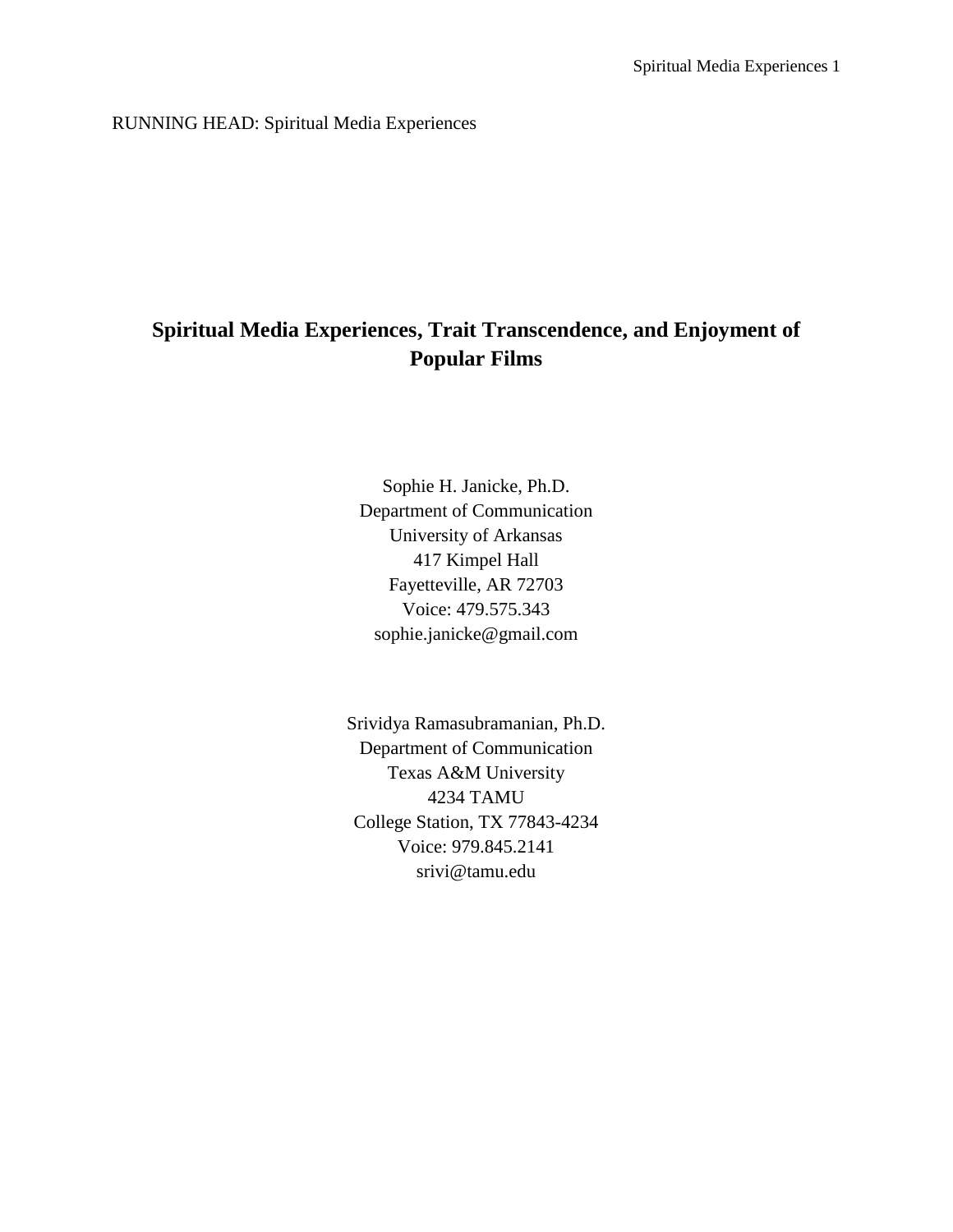## **Spiritual Media Experiences, Trait Transcendence, and Enjoyment of Popular Films**

#### **Abstract**

Recent scholarship on media psychology acknowledges that media entertainment offers not only purely hedonistic enjoyment but also meaningful experiences. This study expands our understanding of media enjoyment by exploring the role of media entertainment in evoking spiritual emotions and beliefs, such as those related to connectedness, blessedness, and transcendence. Results from an online survey (*N*=220) indicate that media entertainment elicits meaningful as well as spiritual emotions and increases the saliency of spiritual beliefs as related to self-actualization and spiritual experiences in everyday life. Furthermore, trait transcendence and eudaimonic media motivations add to the explanation of audiences' mediated spiritual experiences. Open-ended responses, analyzed by three coders, revealed that themes of transcendence and human connectedness are an integral part of viewers' entertainment experiences. This exploratory study provides the groundwork to investigate spiritual media experiences and advance understanding of audiences' appreciation for media entertainment. Implications for popular culture and mediated spirituality are discussed.

**Keywords:** spirituality, popular films, transcendence, meaningfulness, positive psychology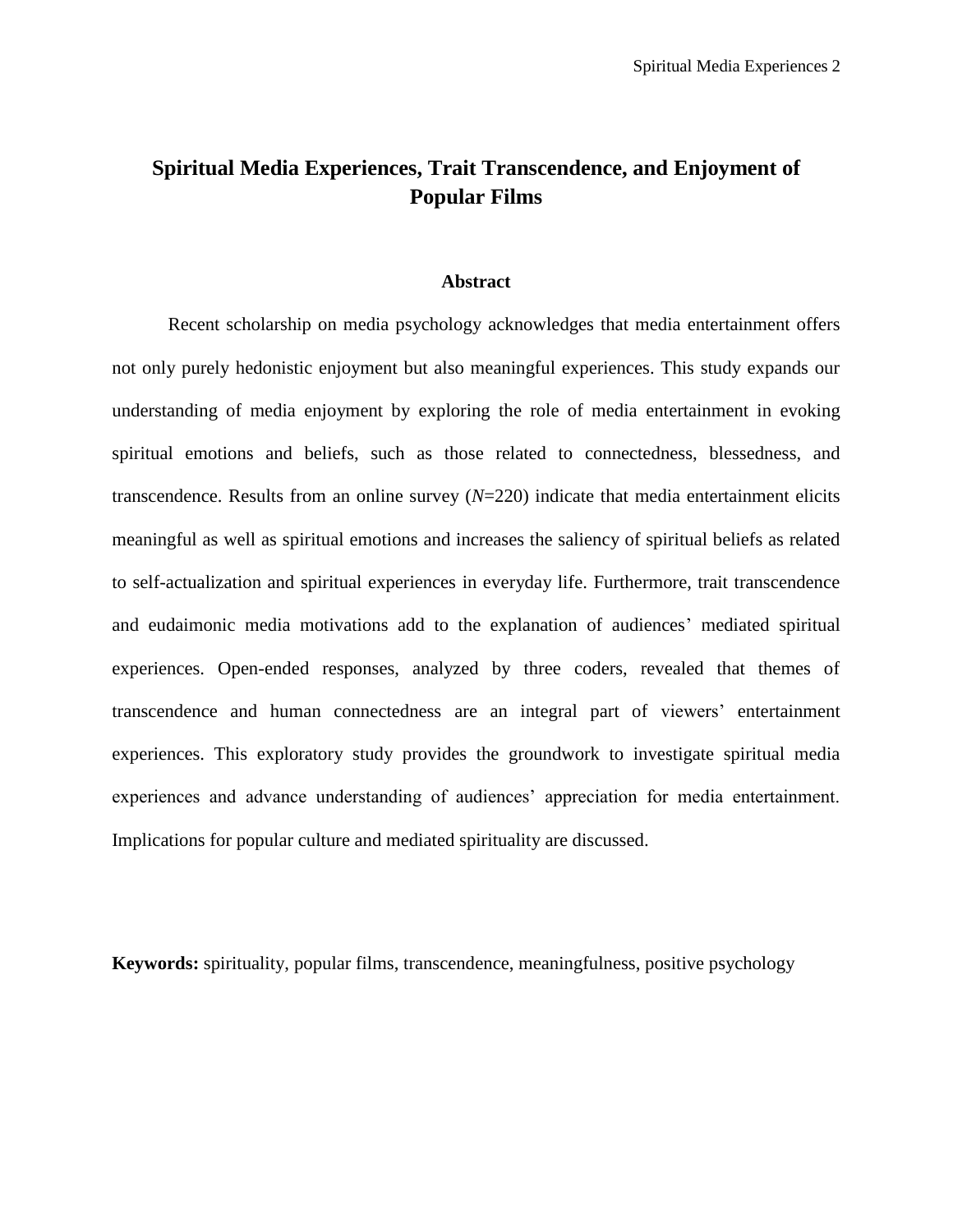Media entertainment provides a rich platform for audiences to experience a range of positive emotions, such as elevation, inspiration, awe, compassion, and gratitude. However, the majority of existing scholarship on the psychology of popular culture focuses narrowly on the negative effects of content such as violence, stereotyping, propaganda, and sexual objectification. A casual perusal of entertainment fare reveals that spiritual themes such as the meaning of life, connectedness, compassion, love and experiences of the transcendent are central to several plot narratives. Box office successes such as *Avatar* (2009), *The Adjustment Bureau* (2011), *Tree of Life* (2011) or *Life of Pi* (2013) all demonstrate both audience and critical interest in spiritually-themed storylines. Thus, as media psychologists, we argue that investigating the effects of such spiritual media content on viewers' thoughts, emotions, and behaviors is an important yet unexplored area of research.

Research on media and spirituality from a cognitive, psychological perspective is a relatively new endeavor. Of the limited literature that does exist, very few studies feature a media psychological approach, instead relying on ethnographic and critical rhetorical analyses. Existing research uses qualitative approaches to investigate representations of spiritual characters and plots in media's content (e.g., Clarke, 2005; Clark, 2002; Emmons, Scheepers, & Wester, 2009) and explores specific positive emotions such as elevation (Oliver, Hartmann, & Woolley, 2012a) or hope (Prestin, 2013). Related topics such as meaningfulness and eudaimonia have been examined using media appreciation (Oliver & Bartsch, 2010, 2011; Oliver & Hartmann, 2012; Oliver & Raney, 2011), uses and gratification (Loomis, 2004), and terror-management theory (Hofer, 2013; Klimmt, 2011). Oliver and colleagues' research establishes an important distinction between hedonistic versus eudaimonic media motivations; while some entertainment is sought out for hedonistic pleasurable media enjoyment, other media content is picked up for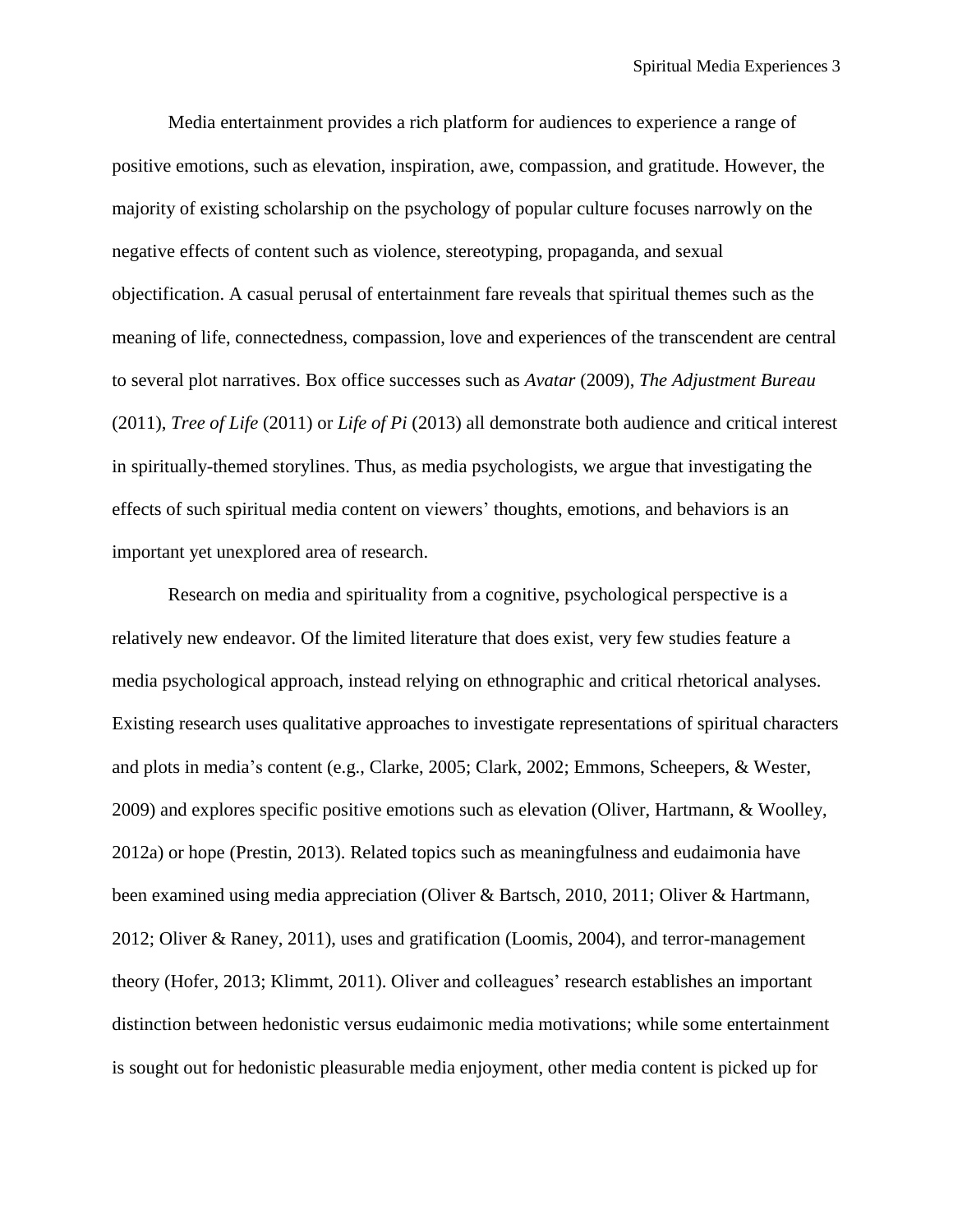eudaimonic truth-seeking media appreciation (Oliver & Raney, 2011). However, we think that this twofold distinction is not enough to capture the range of positive media experiences consumer describe. Consequently, the current investigation employs the perspective of media psychology to empirically examine a third dimension of media experiences that entails spiritual media experiences. Building on sparse existing literature, the current investigation explores that media entertainment engenders spiritual emotions and thoughts, including human connectedness, the sacred, and the transcendence. This study contributes to the understanding of media experiences by examining the assumption that affective responses to viewers' impressions of their favorite movies can include spiritual emotions in addition to hedonic and eudaimonic emotions. Similarly, on a cognitive level, this study argues that media motivates spiritual contemplation, including thoughts regarding the meaningfulness of life and that which is transcendent. Survey measures are used to assess the individual's spiritual emotions and beliefs. Due to the exploratory nature of this project, content analysis of participants' responses to openended questions gave a comprehensive account of the expressions of their spiritual media experiences derived from movies. Overall, this paper contributes to the field of media psychology by expanding the understanding of entertainment experiences beyond hedonic and meaningful media experiences to also include the spiritual aspects of media consumption. Arguably, employing mixed methods helps to gain greater insight into mediated spiritual experiences than would a single method.

#### **Conceptualizing Spiritual Media Experiences**

Spirituality is a multi-dimensional construct (Elkins, 1988; Elkins, Hedstrom, Hughes, Leaf, & Saunders, 1988; MacDonald & Friedman, 2002) that includes the search for meaning (e.g., MacDonald, 2000; Meezenbroek et al., 2012), the experience of that which is transcendent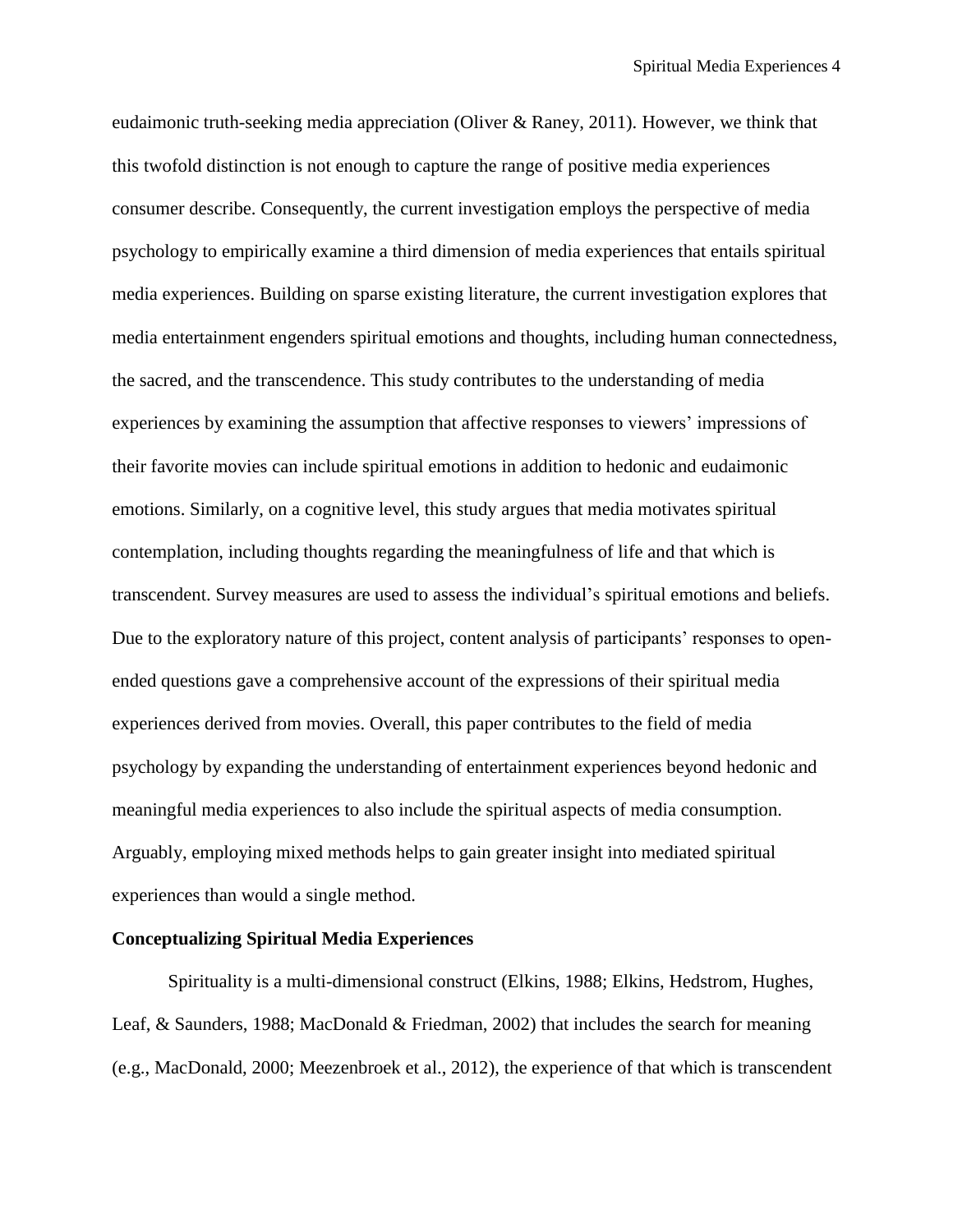(e.g., Elkins et al., 1988; Saucier & Skrzypinska, 2006), "a deep sense of belonging, of wholeness, of connectedness" (Kelly, 1995, p. 4-5), an awareness of the interconnectedness of things (e.g., Beck, 1986, cited in Emmons, 2006), subjective well-being, and paranormal beliefs (e.g., McDonald & Friedman, 2002), among others.

Arguments exist for comprehending spirituality from theistic or non-theistic viewpoints (Meezenbroek et al. 2012; Ramasubramanian, 2014). The theistic approach asserts spirituality relating to concepts of higher power "or force in the universe with which you form a personal relationship" (Ramasubramanian, 2014, p. 49). In contrast, non-theistic spirituality focuses on meaning in life, connectedness, transcendence and "search for the sacred" (p. 48), but not bound to any religious institution or tradition (Emmons, 1999). Non-theistic spirituality is a rather private, informal, and emotionally oriented endeavor, compared to theistic spirituality (Liu & Robertson, 2011). The current study encompasses mainly the non-theistic definition. Only for the open-ended answer coding we encompassed theistic conceptualizations of the transcendent as well, to broaden the coding.

Furthermore, building on the expressive-affective, cognitive, and behavioral dimensions of spirituality (Ramasubramanian, 2014), this study examines the possible dimensions of this construct in relation to media experiences. On the affective level, spiritual emotions include feelings such as hope, gratitude, inspiration, awe, or empathy. On the cognitive level, spirituality is expressed as beliefs, attitudes, and knowledge related to the purpose in life, connectedness, virtue, and inner peace. On a behavioral dimension, spirituality is apparent from altruistic behavior and service to others for the social good (cf. Ramasubramanian, 2014). These three dimensions reflect the three ways spirituality has been studied to date (Emmons, 2006): (1) as a personality trait (e.g., MacDonald, 2000; Piedmont, 1999), partially corresponding to the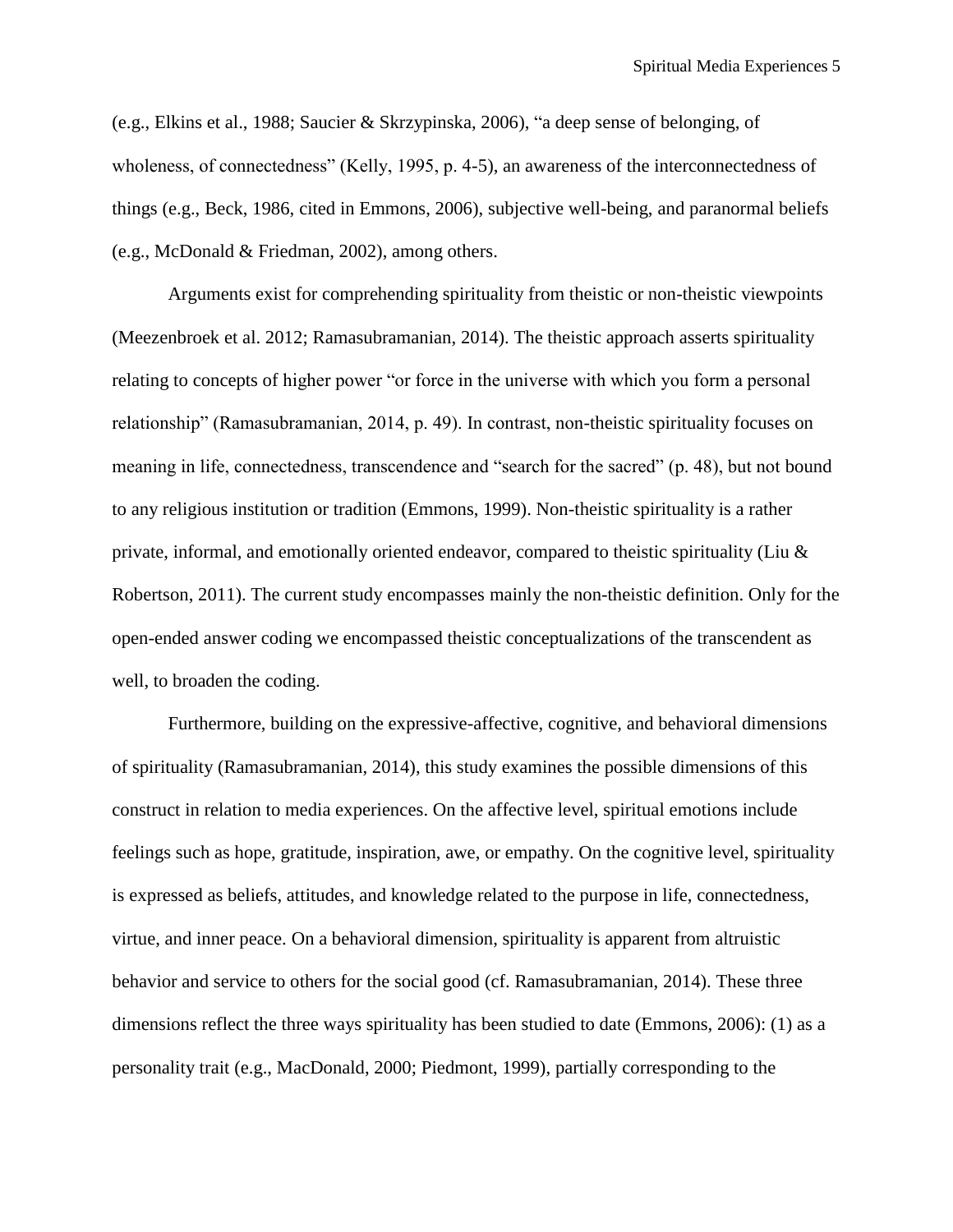cognitive dimension, (2) as an emotion, relating to the affective dimension, and, (3) as an expression of an individual's intentions and goals, representing an individual's motivations for establishing meaning for existence (Elkins et al., 1988; Emmons, 2006). The current study applies these ideas to spiritual media experiences by examining the spiritual emotions and beliefs elicited by media entertainment.

#### **Spiritual Emotions and Media Entertainment**

This study accesses existing research on affective spiritual experiences to conceptualize and operationalize "spiritual emotions" as one dimension of spiritual media experiences that includes sacred or transcendental emotions. According to Emmons (2006), sacred emotions arise from individuals' applying "spiritual significance" to "seemingly secular aspects of their lives" (e.g., family, career, events) (p. 71). This conceptualization of sacred emotions aligns with Maslow (1976) who argued for finding peak experiences—which Maslow asserts satisfies higher order spiritual values—in the everyday life. Similarly, Elkins (1998) described specific poignant daily moments, as sacred or spiritual, including awe, gratitude, or humility. Thus, emotions are sacred or transcendental when an individual tags those emotions with spiritual significance. Emmons (2006) summarized several sacred emotions (in the future referred to as spiritual emotions): gratitude, previously established as relating to other measures of spirituality (e.g., spiritual transcendence, intrinsic religiosity etc., cf. Emmons, 2006), reverence, wonder, forgiveness, mindfulness, and humility, love, hope, and awe.

**Eudaimonic media experiences**. Although there are no prior empirical studies investigating spiritual emotions elicited from media, some existing research distinguishes between hedonic and eudaimonic media experiences (cf. Oliver & Bartsch, 2010, 2011; Oliver & Raney, 2011). These conceptualizations of media experiences originate with Aristotle's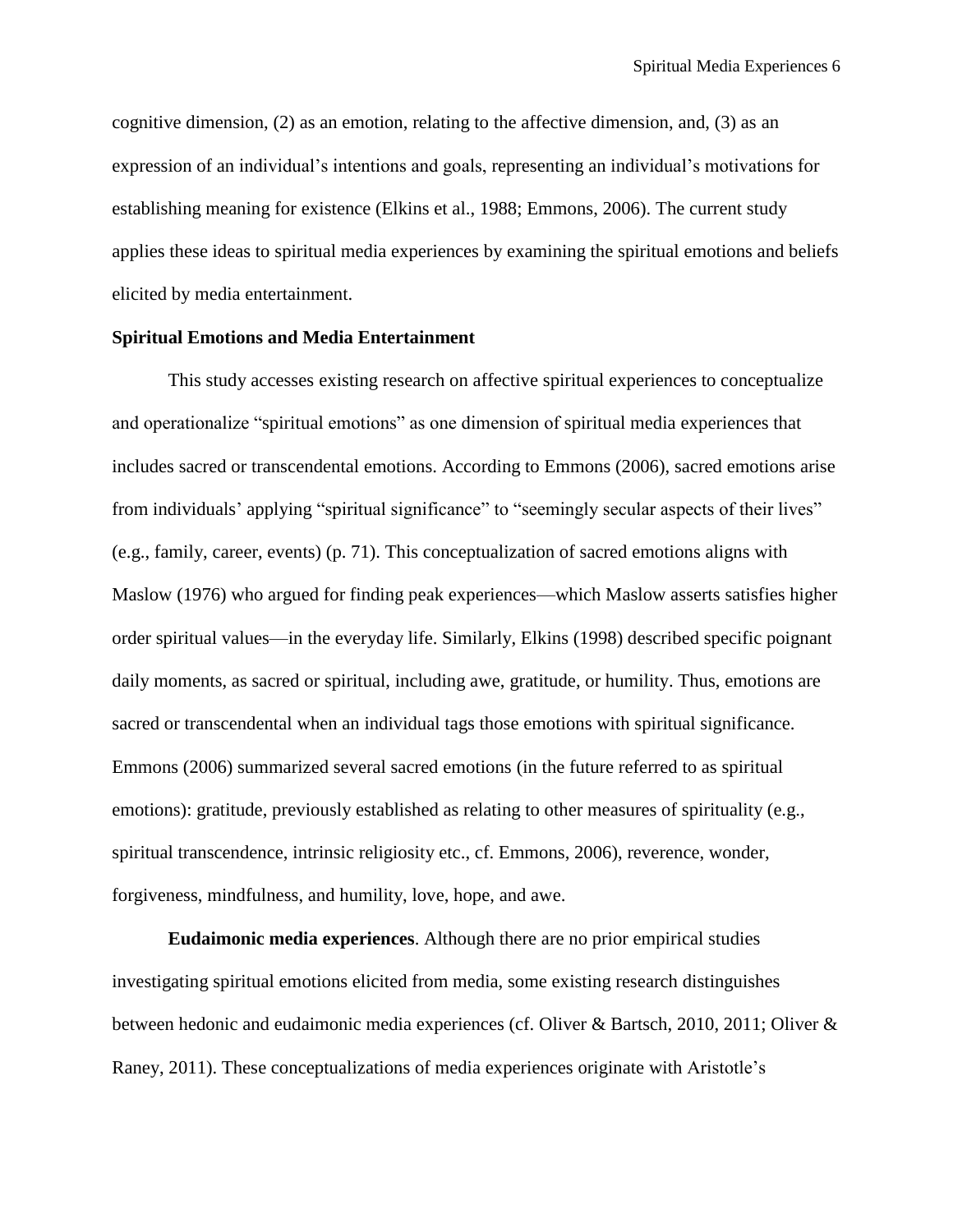understanding of hedonic happiness related to pleasure and eudaimonic happiness related to selfrealization and development (cf. Oliver & Raney, 2011). Thus, media can elicit hedonic experiences in the form of enjoyment (including experiences of pleasure, fun and amusement, cf. Oliver & Bartsch, 2011; Vorderer, Klimmt, & Ritterfeld, 2004) and eudaimonic experiences in the form of appreciation or meaningfulness. Researchers operationalize eudaimonic media experiences in several ways. Oliver and Bartsch (2010) defined it from the perspective of media appreciation in the context of consumption of movies as moving, meaningful, thought provoking, and enduring. Oliver et al. (2012a) measured elevation as a form of meaningful affect using items such as: touched, moved, emotional, meaningful, compassionate, inspired, and tender. Wirth, Hofer and Schramm (2012) defined eudaimonic media experiences as a multidimensional concept that includes purpose in life, autonomy, personal growth, relatedness, and activation of central values. None of the models on eudaimonic media experiences have accounted for spiritual experiences yet.

However unrelated to media experiences, Wong (2011) categorizes happiness into hedonic and eudaimonic happiness, just as defined and explored with media experience before (i.e., Oliver & Raney, 2011), and into chaironic happiness, which refers specifically to a sense of gratitude, awe, the transcendent and connectedness with a higher power. It is reasonable to assume that this threefold conceptualization of happiness can similarly be applied to media experiences. That is, media can elicit hedonic fun experiences and eudaimonic or meaningful experiences as already empirically tested, as well as transcendental or chaironic experiences, following Wong's (2011) designation, as so far unexplored. Figure 1 represents a schematization of hedonic, eudaimonc, and chaironic happiness and emotions. Consequently, we expect to see chaironic media experiences as described as spiritual media experiences to differ from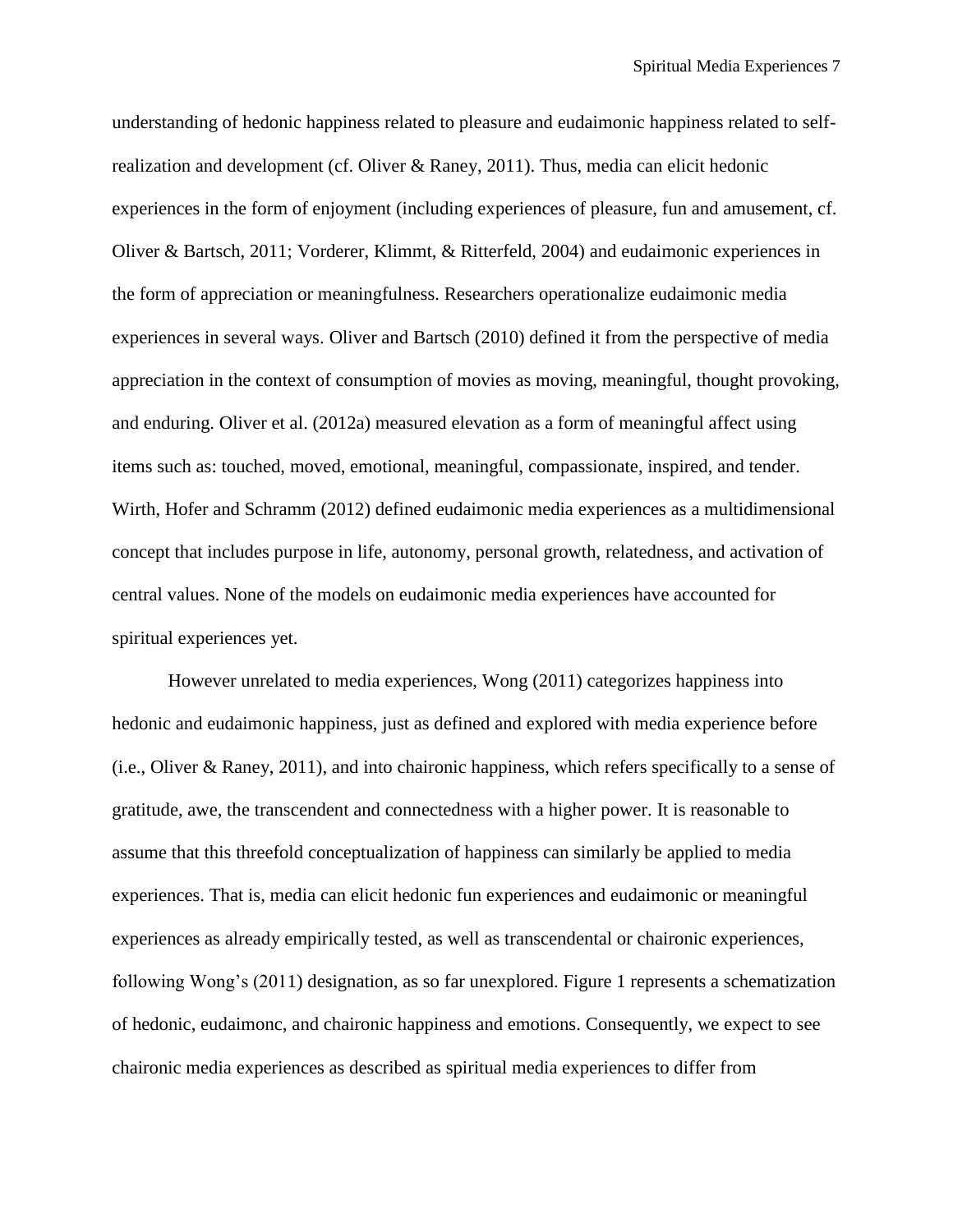eudaimonic media experiences including meaningful media experiences, which in turn can be expected to be different from hedonic media experiences including fun and pleasure. It was hypothesized:

H1a: Spiritual emotions and meaningful emotions will constitute two separate factors. H1b: Fun emotions will constitute a single unrelated factor of spiritual and meaningful emotions.

#### **Spiritual Beliefs and Media Entertainment**

In addition to emotions, assessing spiritual experiences on a cognitive level, spiritual beliefs can relate to beliefs of purpose in life, connectedness, or the transcendent (Ramasubramanian, 2014). Thus far, no study has considered the effects of entertainment on peoples' spiritual beliefs. A related study by Oliver, Krakowiak, and Tsay (2012b) found that film clips that elicited a heightened elevation also predicted beliefs of a general kindness toward people in the world, which Oliver et al. (2012b) referred to as the "kind-world syndrome." Thus, the assumption that specific media content could affect beliefs of spirituality seems reasonable. In fact, Marmor-Lavie, Stout, and Lee (2009) investigated the prevalence of spirituality in advertisements and claimed that in today's world, companies such as Nike and Starbucks attempt to market meaningfulness instead of just a product. Likewise, movies often include spirituallyinspired storylines (i.e., *Avatar*, *Life of Pi*). Therefore, a reasonable assumption is that entertaining films can engender audiences' sense of the sacred, connectedness, and the transcendent or higher power of life. These thoughts then find expression in agreement with statements of spiritual beliefs. Expectedly, when people experience spiritual emotions from watching favorite movies, these audiences are more likely to consider thinking about spirituality. Conversely, when a person experiences mainly fun affect from a favorite movie, that individual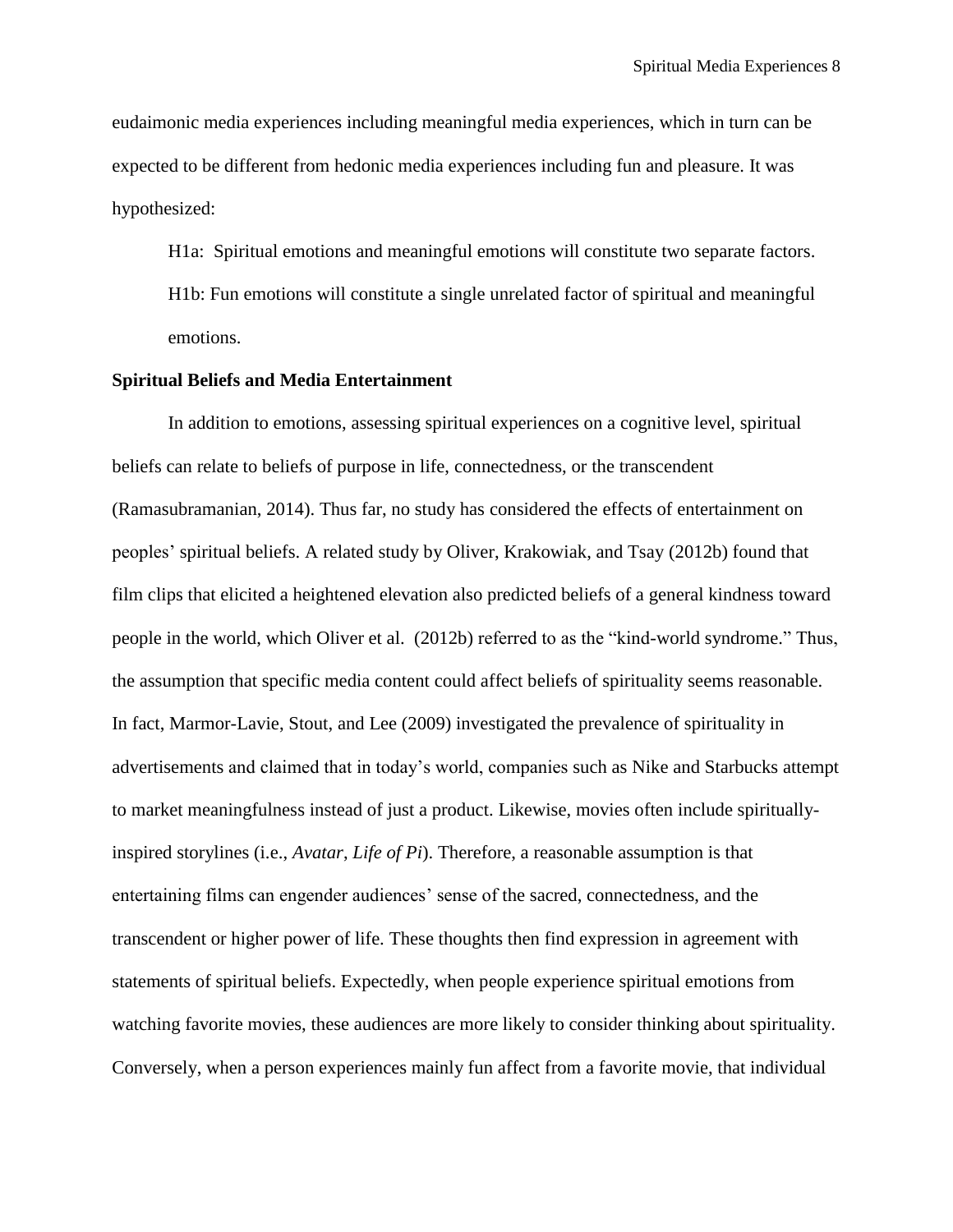is less likely to think about spirituality; thus be in less agreement with statements of spiritual belief. Therefore, the proposed hypothesis is:

H2: Mediated spiritual emotions rather than mediated hedonic or eudaimonic emotions significantly and positively relate to mediated spiritual beliefs.

#### **Trait Transcendence and Media Entertainment**

For understanding the experiences arising from exposure to media, it is necessary to consider audiences' traits. Oliver and Raney (2011) found that meaningfulness and fun affect, derived from favorite entertaining movies are predictable according to differences in individuals' traits: differences in hedonic and eudaimonic motivations. Motivations from eudaimonic media are defined as "truth-seeking life's poignancies and vulnerabilities" (Oliver & Raney, 2011, p. 1001). Oliver and Raney (2011) showed that individuals with high levels of this trait experienced greater meaningful affect from favorite movies than fun affect. Conversely, those individuals with high levels of hedonic media motivations (i.e., motivations for pleasure-seeking from media) also experienced more light-hearted fun from favorite movies. Thus, hedonic media motivations will predict fun affect but not meaningful or spiritual emotions. In turn, eudaimonic media motivations will predict meaningful emotions but not hedonic emotions or spiritual emotions. Additionally, we would expect trait transcendence (Elkins et al., 1988) as a personality variable specific to the transcendent (i.e. sacred) aspect of spirituality, to explain variance of spiritual emotions, but less so hedonic or meaningful emotions. Trait transcendence is an experientially-based belief about the greater power in life (Elkins, et al., 1988). Thus, the arising hypotheses are:

H3a: Trait transcendence but not eudaimonic or hedonic media motivations significantly and positively predict mediated spiritual emotions.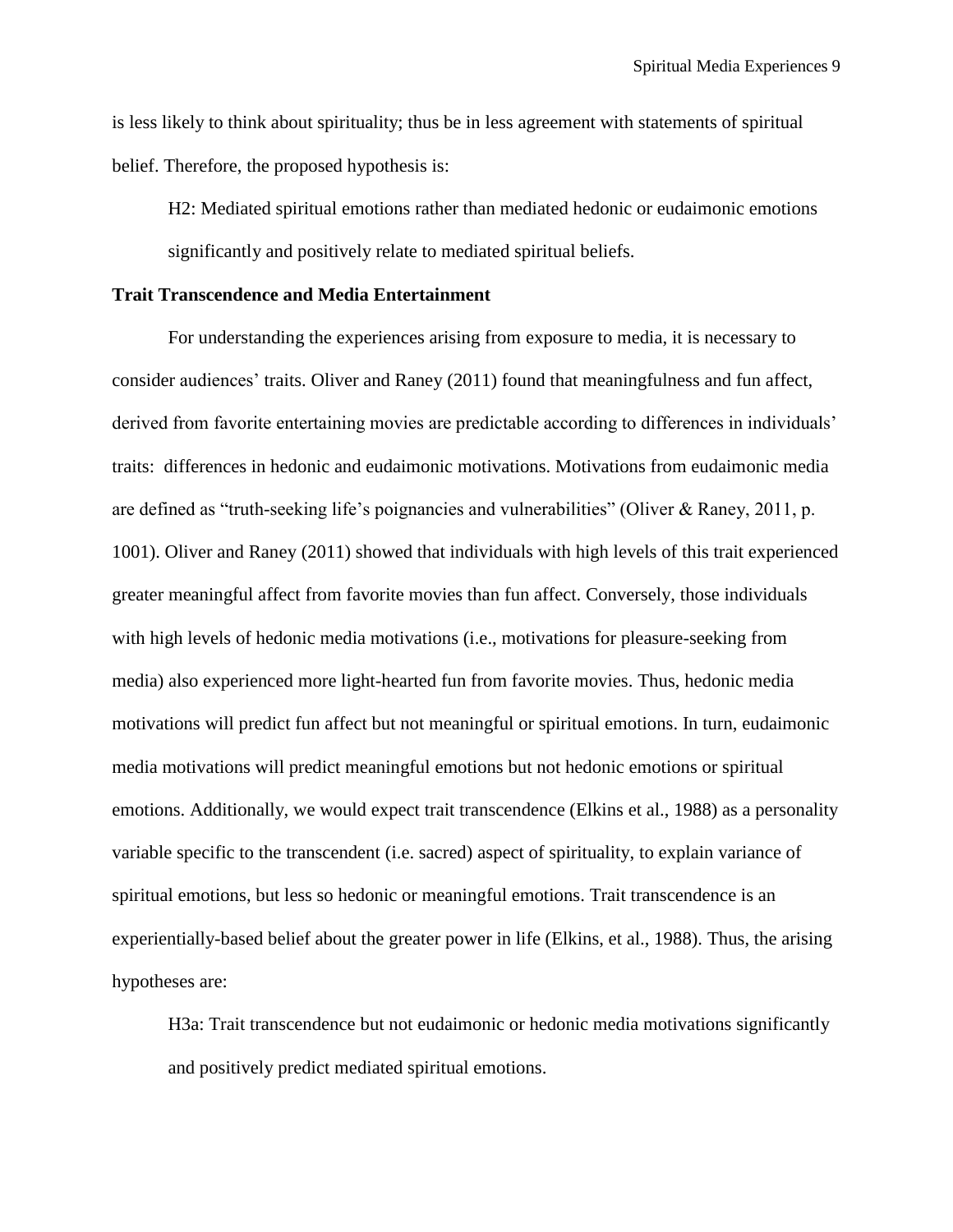H3b: Eudaimonic media motivations but not trait transcendence and hedonic media motivations predict meaningful affect.

H3c: Hedonic but not eudaimonic media motivations or trait transcendence will predict fun affect.

In addition to spiritual emotions, another assumption is that trait transcendence but less so eudaimonic and hedonic media motivations predict the degree to which viewers agree with statements of spiritual beliefs when recalling a favorite film. The logical bases for these relationships are the previous hypotheses regarding spiritual emotions and the logic expands the predictability of hedonic and eudaimonic media motivations' effects on cognition (i.e., beliefs) from media experiences. The consequent hypotheses are:

H4a: Trait transcendence positively predicts spiritual beliefs.

H4b: Hedonic media motivations do not predict spiritual beliefs.

H4c: Eudaimonic media motivations do not predict spiritual beliefs.

Lastly, due to the exploratory nature of this research, we were interested in participants' thoughts arising from reflections on their impressions from their favorite movies. Specifically, we explore the notion that recalling a favorite movie triggers related spiritual thoughts, such as purpose in life, relationship with God, connectedness, and transcendence, among others. This research extends the study of Oliver and Hartmann (2010) on perceptions of meaningfulness as experienced from film by investigating other concepts (i.e., transcendence) as related to spirituality. To that end, three coders analyzed the content of answers to an open-ended question to investigate the research question:

RQ: What kinds of spiritual experiences, if any, are elicited when individuals recall a favorite movie?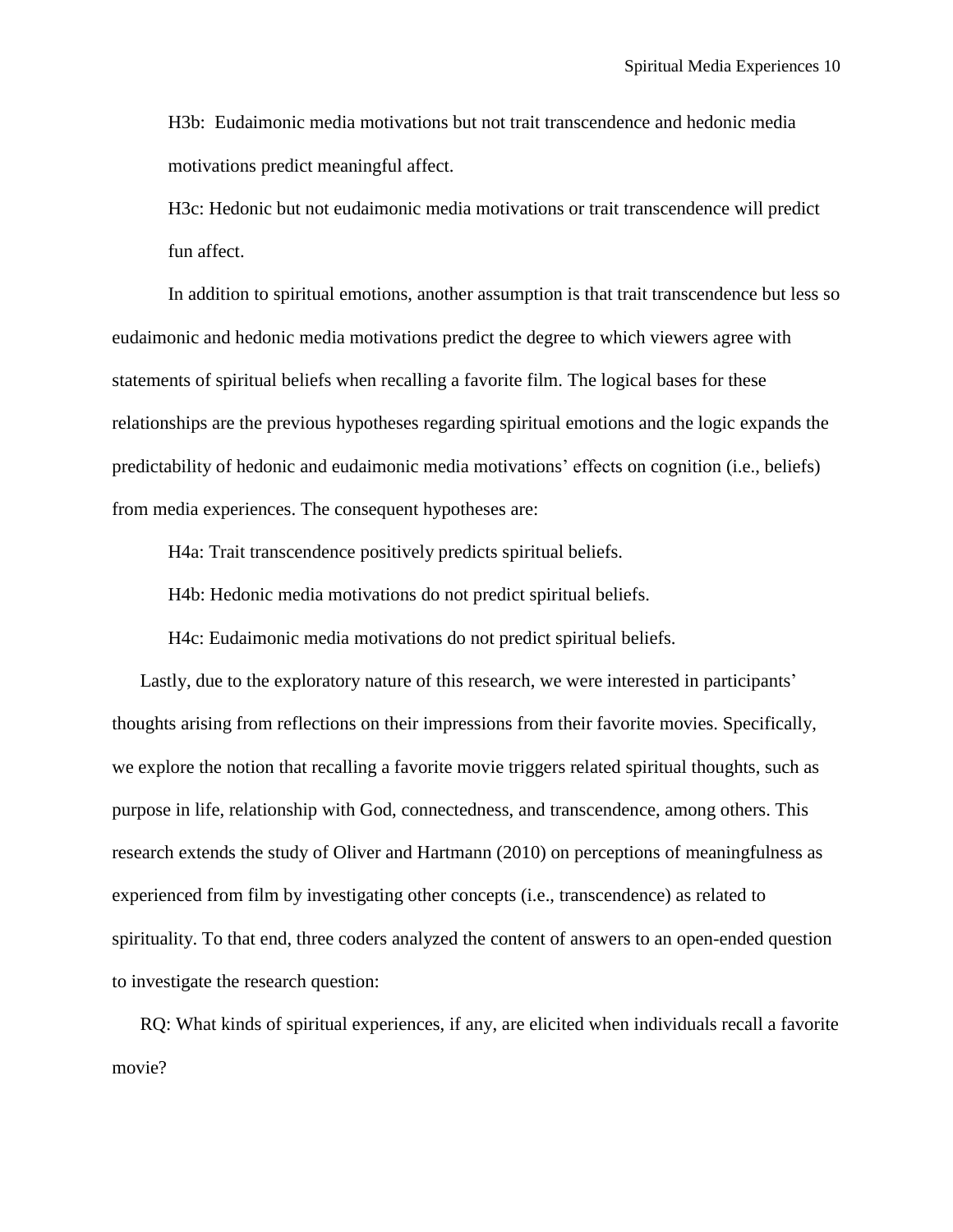#### **Method**

This study employs both quantitative (Likert- type scales) and qualitative methods (content analysis of thought listing) to gain a detailed insight into the dimension of spiritual media experiences.

#### **Sample**

Two hundred and twenty people participated in a post-test only online survey in exchange for nominal extra credit for a college-level class (66% females, 71% White, 12% Hispanic, 11% Black, 4% Asian, 2 % Other;  $M_{\text{age}} = 24.96$ ,  $SD = 9.92$ ). Data collected in undergraduate classes over the course of two semesters increased participation. Participants were given approximately two weeks to complete the questionnaire. In an effort to increase the diversity of the sample, students were encouraged to send the survey to another friend or family member, making up 12% of the sample (50% females, 89% White, *M*age = 48.96, *SD* = 8.725) **Procedure**

After participants read and signed the IRB approved consent form, the survey assessed participant's trait transcendence, eudaimonic and hedonic media motivations, and demographics. They also responded to queries and open-ended questions requesting identification of a favorite movie, the genres of that favorite movie, several emotions elicited by that movie upon a first viewing, and elaboration of the overall impression from the movie. Three independent coders categorized participants' impressions according to: transcendence, human connectedness, and meaningfulness. Finally, participants responded to several items related to statements of spiritual beliefs the favorite movie may have elicited.

#### **Measures**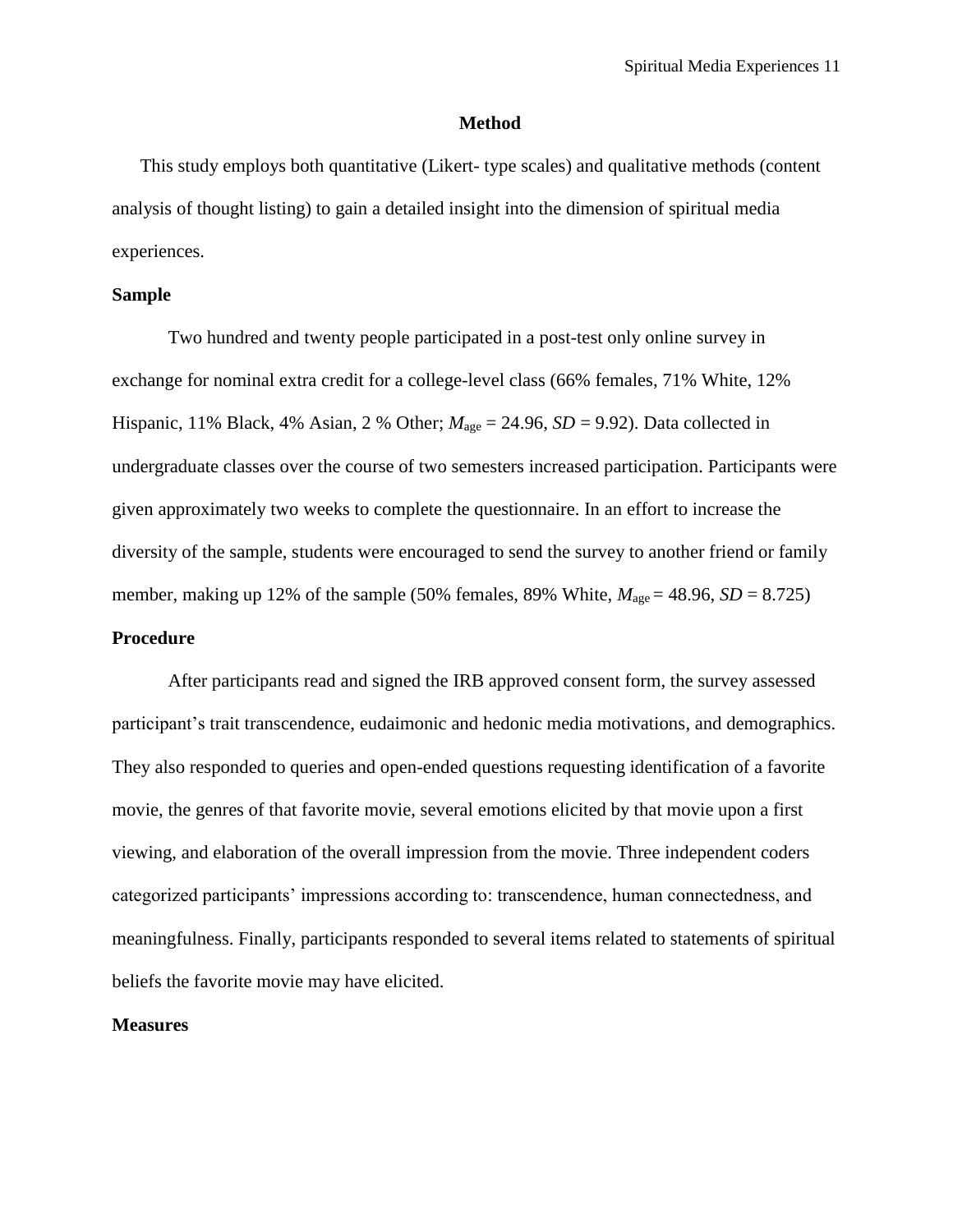**Spiritual, meaningful, and fun emotions.** Participants indicated the degree to which they experienced each listed emotion while watching the favorite movie. Assessment of all items used a scale ranging from 1 (*not at all*) to 7 (*very much*), with higher values expressing more intense emotions experienced. Measurement of the extent of experiencing spiritual emotions arising from watching a favorite movie adopted nine emotions previously identified as sacred by Emmons (2006). Four more adopted items used meaningful emotions previously identified by Oliver and Raney (2011). Fun emotions were measured by eleven items, partly adopted from previous studies (Oliver et al., 2012a; Oliver & Raney, 2011) and partly original items added for this research. Table 2 summarizes all emotions after confirmatory factor analyses.

**Spiritual beliefs**. The basis for examining if people's favorite films caused consideration of specific spiritual beliefs was fourteen items constructed from the Spirituality in Advertising Framework (SAF) of Marmor-Lavie, et al. (2009). The framework conceptualized characteristics of spiritual consumers and assesses spiritual messages in mass communication. Sixteen developed core ideas constituted the concept of spirituality, including the big picture, letting go, unity of all mankind, transformation, and self-actualization (see Marmor-Lavie et al., 2009, for a full description of these core ideas). A sample item is: "Life and the real truth are beyond instant gratifications." Assessment of all items used a scale ranging from 1 (*Film made me not think about that*) to 7 (*Film made me think about that*).

All spiritual belief items were analyzed using principal axis factoring with oblique rotation (promax,  $κ = 4$ ). According to the scree plot, two factors were extracted, which in combination explained 47% of the variance. Table 1 shows the factor loadings and reliabilities of the two factors after rotation. The items that clustered within the same factor suggests that Factor 1 represent a scale measuring spiritual self-actualization with a specific emphasis on reaching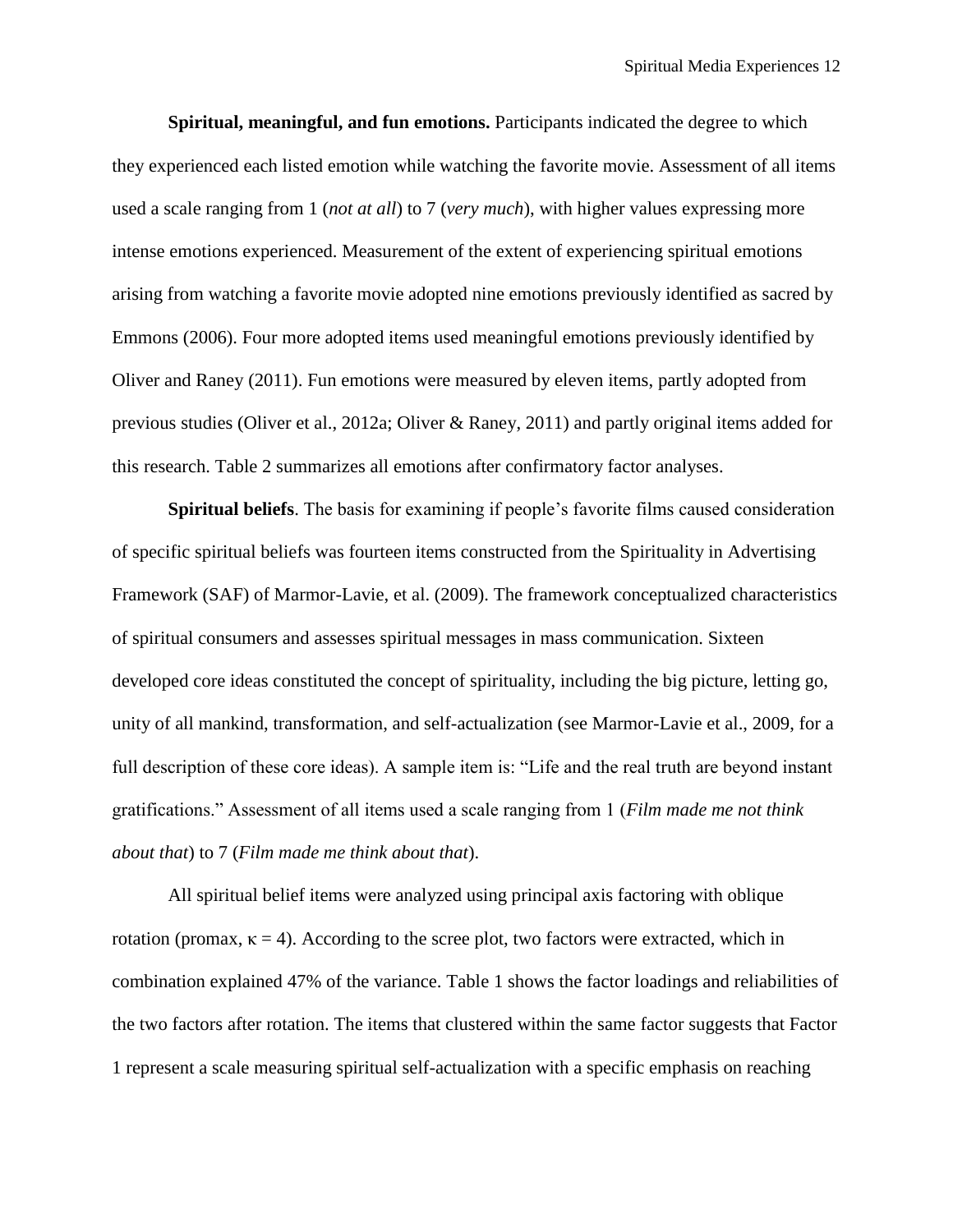one's highest potential (10 items) and Factor 2 represents spiritual experiences in everyday life (4 items). These two component categories align with the core ideas and definitions of spirituality of Marmor-Lavie et al. (2009). The component, spiritual self-actualization, assumes that self-actualization is the highest need humans seek to satisfy after fulfilling basic human needs (Maslow, 1976). Spiritual self-actualization, then, includes utilizing all of one's positive potential and can include aspects such as helping others, meaningfulness, and authenticity (Marmor-Lavie et al., 2009). The component, spirituality in everyday life, assumes that people derive meaning and spirituality from everyday life and express that spirituality daily, through thoughts, emotions and behavior: For example, through meaningful interactions with others or showing appreciation for someone or something. Both scales appear strongly and significantly related ( $r = .643$ ,  $p < .001$ ).

#### [TABLE 1 HERE]

**Trait transcendence**. Assessment of people's "experientially based belief that there is a transcendent dimension to life," (Elkins et al., 1988, p. 10) as a specific component of spiritual media experiences, used the transcendence dimension subscale (10 items) of the Spiritual Orientation Inventory (SOI) by Elkins et al., (1988) ( $\alpha$  = .95, *M* = 4.36 *SD* = 1.41). A sample item is "There is a transcendent, spiritual dimension to life." A 7-point Likert scale measured all items, with higher scores representing stronger experientially based beliefs of the transcendent dimension.

**Eudaimonic and hedonic media motivations**. Assessing eudaimonic and hedonic media motivations used the scales of Oliver and Raney (2011) to determine individual's preferences for meaningful or pleasurable entertainment. Each scale consists of six items with a scale ranging from 1 (*not at all*) to 7 (*very much*). Scale items included: "I like movies that challenge my way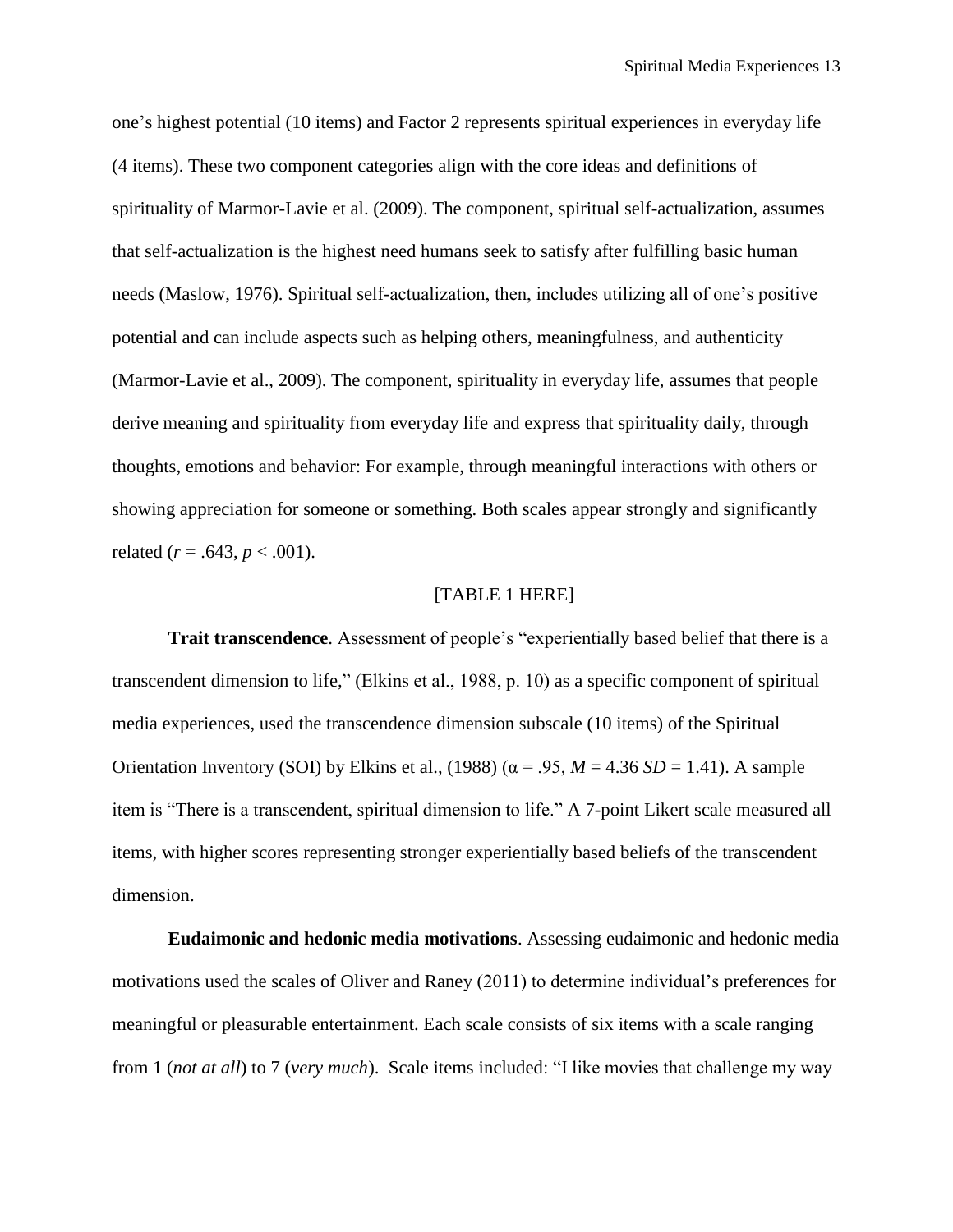of seeing the world" for eudaimonic motivation ( $\alpha$  = .89,  $M = 5.32$  *SD* = 1.05) and: "It is important to me that I have fun when watching movies", for hedonic motivation ( $\alpha$  = .85, *M* = 5.51  $SD = .995$ ).

**Thought listing task**. To investigate the different experiences individuals derive from watching a favorite movie, after responding to the spiritual and fun emotions, the questionnaire sought responses to an open-ended question: "How else did the movie make you feel? Give a short description of the impression the movie had on you." Three coders (including one of the researcher) categorized the complete data set (*N*=220) of open-ended responses. The two coders received training for the categories through clear delineation of appropriate categories (see Appendix) and practice with hypothetical answers. The categories were derivatives of definitions of spirituality outlined earlier, specifically with transcendence referring to the theistic and nontheistic definition of spirituality by Ramasubramanian (2014) as well as Elkins et al. (1988), connectedness as defined by Meezenbroeck et al. (2013), and meaningfulness as defined by Oliver and Bartsch (2010, 2011), Oliver and Hartmann (2010), and Oliver and Raney (2011). All coding occurred independently among the three coders.

#### **Results**

#### **Favorite movies**

The 220 participants named 168 different film titles, and 72 % of the sample indicated the favorite movie fit three genres or more. The most named genres (>20%) were, comedies (54%) and dramas (48%), followed by romance (40%), action (34%), suspense (21%), and sad-tear jerkers (21%). The most frequently named favorite films were: *Titanic*, (2.7%), *Remember the Titans* (2.3%), *Pulp Fiction* and *Mean Girls* (1.8%), *Sound of Music*, *Notebook*, *The Great*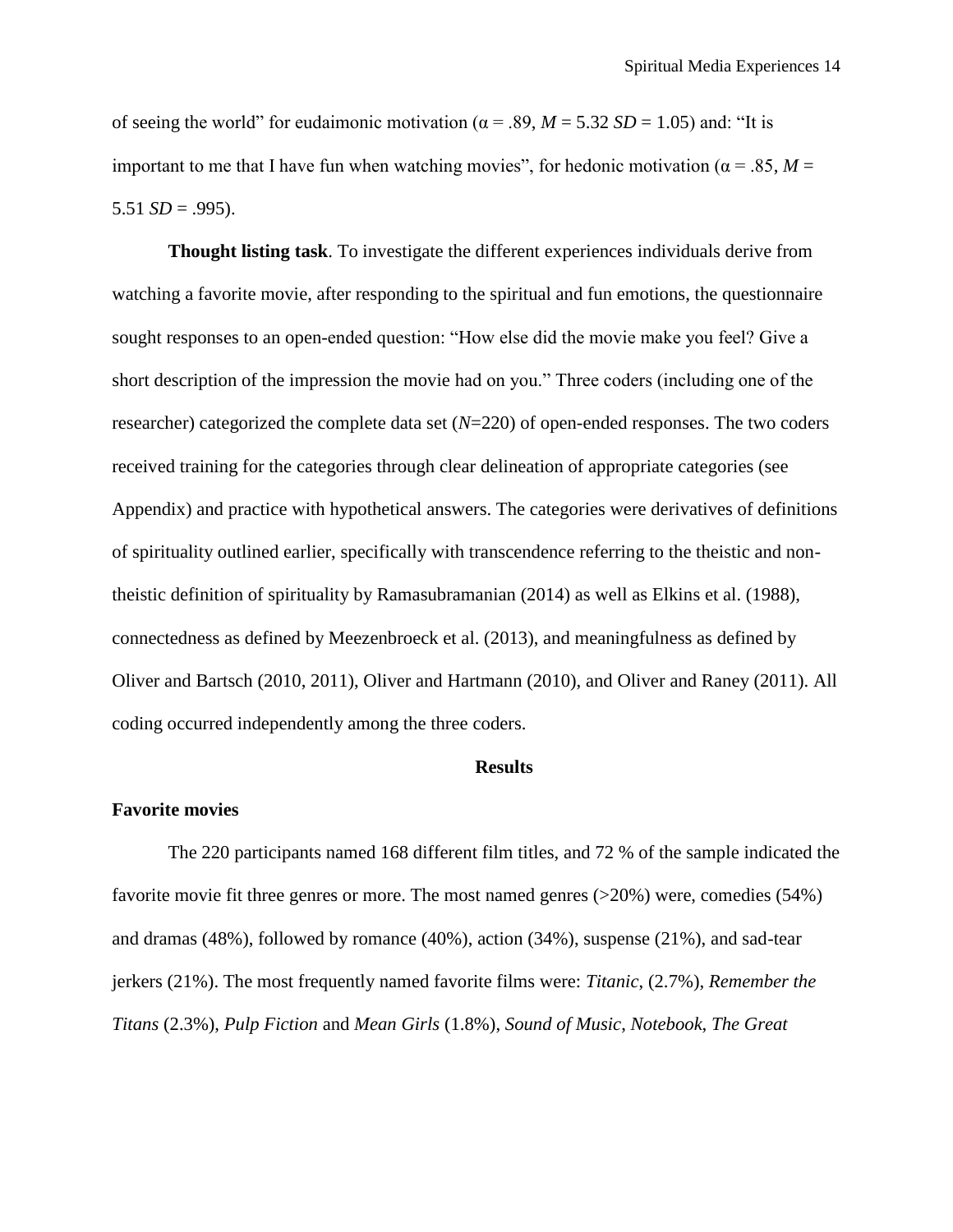*Gatsby*, *Life of Pi*, *Harry Potter*, *Good Will Hunting*, *Forrest Gump*, *Bridesmaids*, and *Anchorman* (1.4%).

#### **Hypothesis 1: Factor Analyses of Spiritual, Meaningful, and Fun Emotions**

The first hypotheses predict that spiritual emotions and meaningful emotions will constitute two separate factors (H1a), which in turn are different from hedonic fun emotions (H1b).

To that end, the factor structure of all the emotions (24 items) experienced from the participants favorite movie was analyzed using EFA with principal axis factoring and orthogonal rotation (varimax). As indicated by the scree plot, three components were extracted that in combination explained 57% of the variance. However, the factor loadings of the items of the third factor only cross-loaded on the second factor. Thus, we extracted two final factors that together explained 53% of variance. Table 2 shows the factor loadings after rotation. The subsequent scale construction deleted two items that cross loaded ( $\geq$ .32 Tabachnick & Fidel, 2007) on the other factor. The items that exclusively clustered on Factor 1 represented hedonic emotions (11 items) and Factor 2 consisted of the spiritual and meaningful emotions. Consequently, H1a was unsupported: Spiritual emotions were not different than meaningful emotions in our sample.

To analyze H1b, we investigated the correlation between the fun emotion factor and the spiritual and meaningful emotion factor. Both factors did not strongly correlate  $(r = .151, p = .151)$ .025) supporting the hypothesis.

#### [TABLE 2 HERE]

#### **Hypothesis 2: Relationship between Spiritual Emotions and Spiritual Beliefs**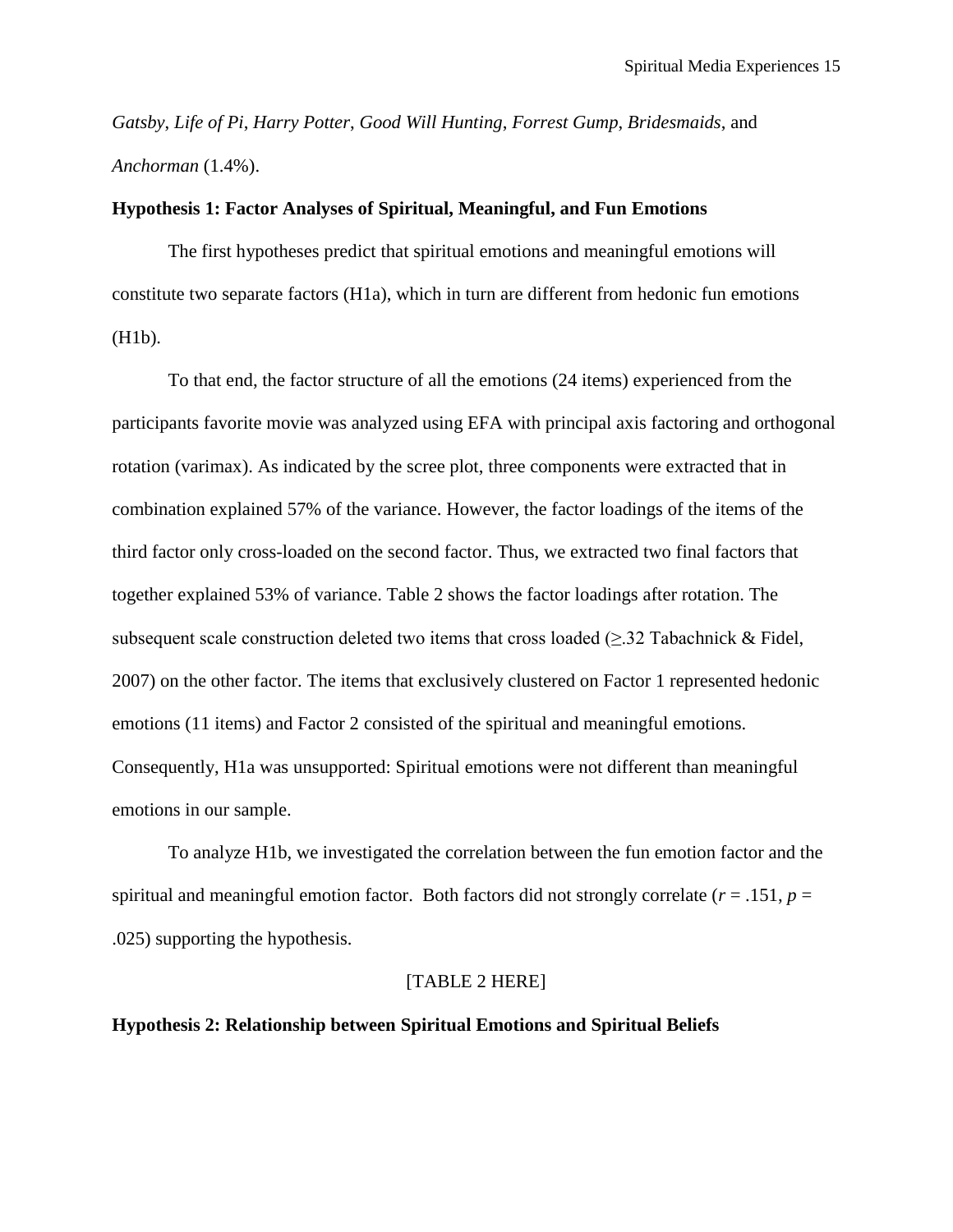The second hypothesis predicts that spiritual emotions, but not meaningful and fun emotions, as experienced from a favorite movie relates to spiritual beliefs. Since multiple studies showed differences according to gender for media experiences (cf. Oliver, 2002), we controlled for this variable in the analyses. Because our previous factor analysis resulted in one factor, including spiritual and meaningful emotions, our analysis only investigated the correlation between the factor of spiritual/meaningful emotions, hedonic emotions and spiritual beliefs. As a reminder, spiritual beliefs resulted in two components measuring spiritual self-actualization and spiritual experiences in everyday life. The analysis reveals a strong positive relationship between spiritual/meaningful emotions and beliefs of spiritual self-actualization (*r* = .602 *p* < .001) and spiritual/meaningful emotions and beliefs of spiritual experiences in everyday life ( $r = .565$ ,  $p <$ .001), but not between hedonic emotions and spiritual self-actualization ( $r = -0.021$ ,  $p = .757$ ) or beliefs of spiritual experiences in everyday life  $(r = -0.013, p = .846)$ , supporting Hypothesis 2. As responses to entertaining media, these results indicate that spiritual beliefs about reaching one's highest potential (self-actualization), and spirituality as experienced in everyday life, relate to very specific emotions that seem not to encompass much hedonically-oriented, emotional fun.

#### **Hypothesis 3: Trait Transcendence, Media Motivations, and Spiritual Emotions**

Again, as a response to the results of hypothesis one, spiritual emotions and meaningful emotions fell into one category. Thus, two multiple regression analyses, with spiritual/meaningful emotions or hedonic emotions as dependent variables, (Table 3) examined which trait variables (transcendence, eudaimonic and hedonic media motivations) predict spiritual/meaningful emotions and hedonic emotions according to Hypotheses 3. First, participant's gender was entered as a control variable in the first block (cf. Oliver, 2002), followed by hedonic motivations in the second block, eudaimonic motivations in the third, and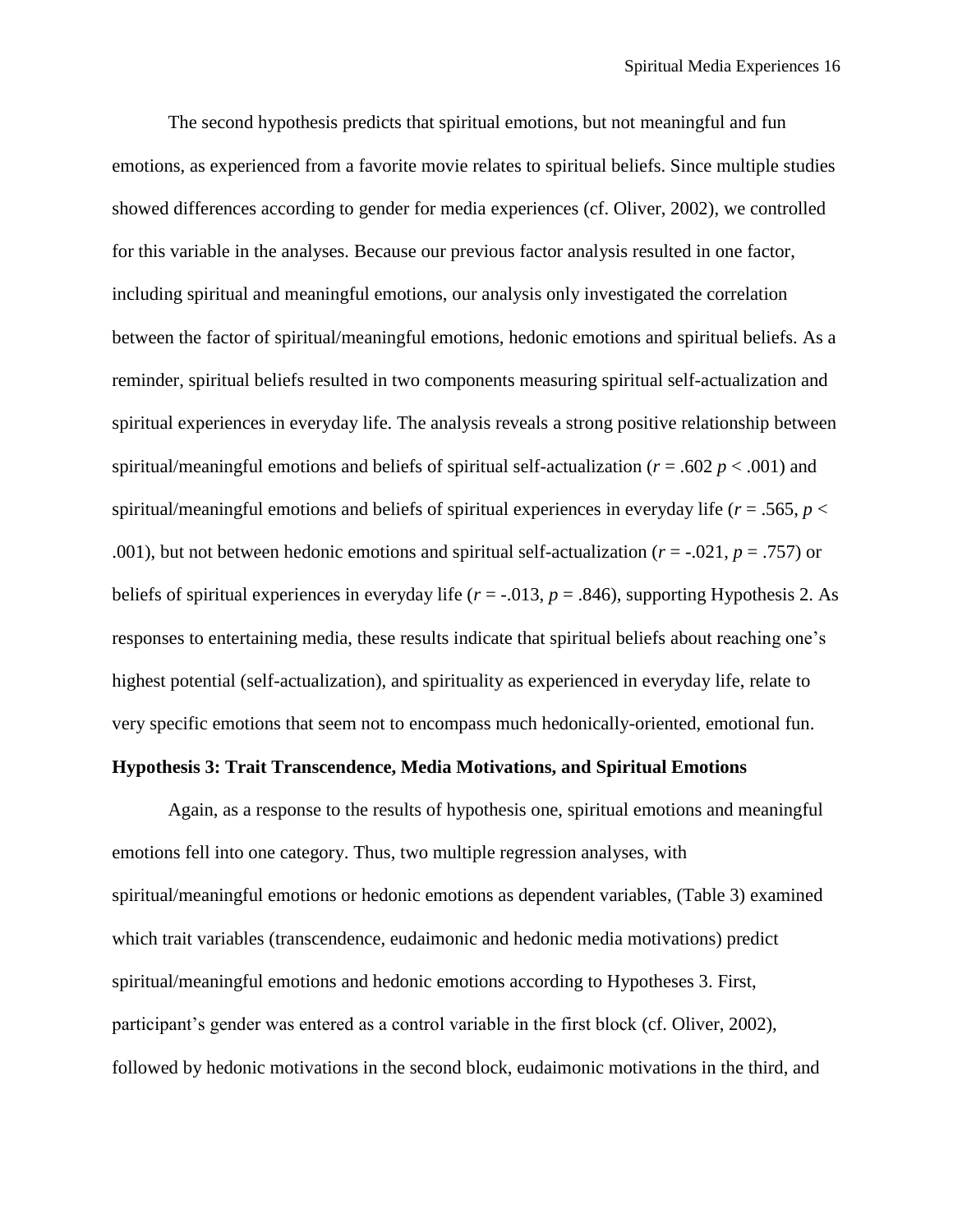trait transcendence in the fourth block. As expected as part of H3a and H3b, hedonic motivations did not predict spiritual/meaningful emotions. In contrast, eudaimonic motivations (unexpectedly) and trait transcendence did significantly predict spiritual/meaningful emotions, together explaining 12% of variance (adj.  $R^2 = .103$ ). Since spiritual and meaningful emotions were combined in one factor it becomes apparent that trait transcendence and eudaimonic media motivations together predict spiritual/meaningful emotions. Entering trait transcendence after eudaimonic motivations results in an additional significant explanation of 2% of variance. Therefore, people with high eudaimonic media motivations that also have strong beliefs for the transcendent, experienced more spiritual/meaningful emotions from favorite films, than people with high levels of hedonic media motivations. Eudaimonic motivations and trait transcendence did not strongly correlate  $(r = .173, p = .010)$ . Consequently, H3a and H3b were partially supported.

Next, we did not predict eudaimonic motivations or trait transcendence to effectively predict hedonic emotions (H3c): Our model supports this prediction. However, to further support our null hypotheses an analysis of equivalence testing, according to Weber and Popova (2012) was conducted. To determine ∆ (the maximum no-effect, see Levine, Weber, Park & Hullett, 2008), we relied on the effect size related to media correlations as suggested by Weber and Popova (2012) since Oliver & Raney (2011) did not report effect sizes for the relationship between media motivations and media experiences as would have been relevant for our hypotheses. Using a balanced strategy for the maximum no-effect we determined the minimal substantial effect for media effects ( $\Delta = .19$  (50<sup>th</sup> percentile), Weber & Popova, 2012, Table 3,

p.198) with the formula:  $\Delta = \sqrt{\frac{r^2}{r^2}}$  $\frac{22}{2} = \sqrt{.19^2}/2$  = .13. For hypotheses 3, the non-significant relationship between hedonic media motivations and spiritual/meaningful emotions (H3b) in the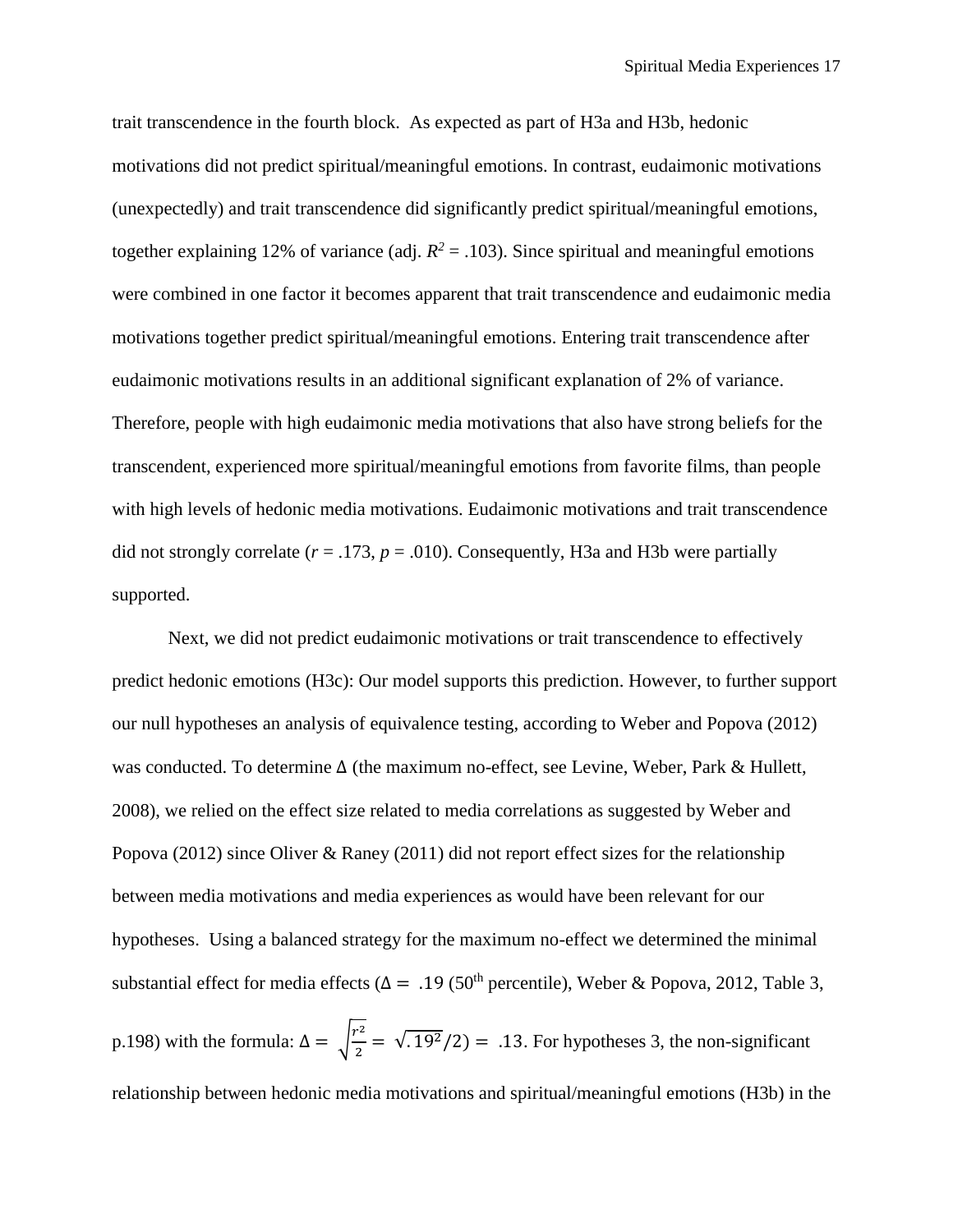model was not supported by the equivalence test  $(r(218) = .11, p = .385$  (two-tailed)). Neither was the non-significant relationship between eudaimonic media motivations and mediated fun emotions  $(r(218) = .11, p = .381$  (two-tailed)), or between trait transcendence and mediated fun emotions  $(r (218) = .18, p = .779$  (two-tailed)). Consequently, it cannot be stated with statistically significance that there is absolute no relationship between hedonic media motivations and spiritual/meaningful emotions or between trait transcendence and eudaimonic media motivations and fun emotions (H3c). However, it can be shown that the correlation between hedonic media motivations and spiritual emotions  $(r = .11, p = .100)$  was significantly smaller than the correlation between eudaimonic media motivations ( $r = .335$ ,  $p < .001$ ), and spiritual/meaningful emotions:  $z(220) = -2.514$ ,  $p = .012$ . No significant difference in the size of the correlations was found between hedonic media motivations and spiritual/meaningful emotions and trait transcendence and spiritual/meaningful emotions ( $r = .191$ ,  $p < .05$ ,  $z(220) = -$ .086,  $p = .039$ ). Also, the correlation between hedonic media motivations and fun emotions ( $r =$ .46, *p* < .001) was significantly larger than the correlations between eudaimonic media motivations ( $r = .11$ ,  $p = .102$ ) or trait transcendence ( $r = .18$ ,  $p = .007$ ) and fun emotions ( $z$ )  $(220)_{\text{eudxfun}} = 4.04, p < .001; z (220)_{\text{transxfun}} = 3.29, p < .001$ .

#### [TABLE 3 HERE]

#### **Hypothesis 4: Trait Transcendence, Media Motivations, and Spiritual Beliefs**

Lastly, Hypothesis 4 predicts that trait transcendence, but not eudaimonic and hedonic media motivations, predict spiritual beliefs. Since the spiritual belief scales strongly correlated, we conducted a multivariate multiple regression analysis with the two spiritual beliefs as dependent variable and eudaimonic media motivations, trait transcendence and hedonic media motivations as predictors. Similar to the analysis for H3, the analysis for H4 includes gender (cf.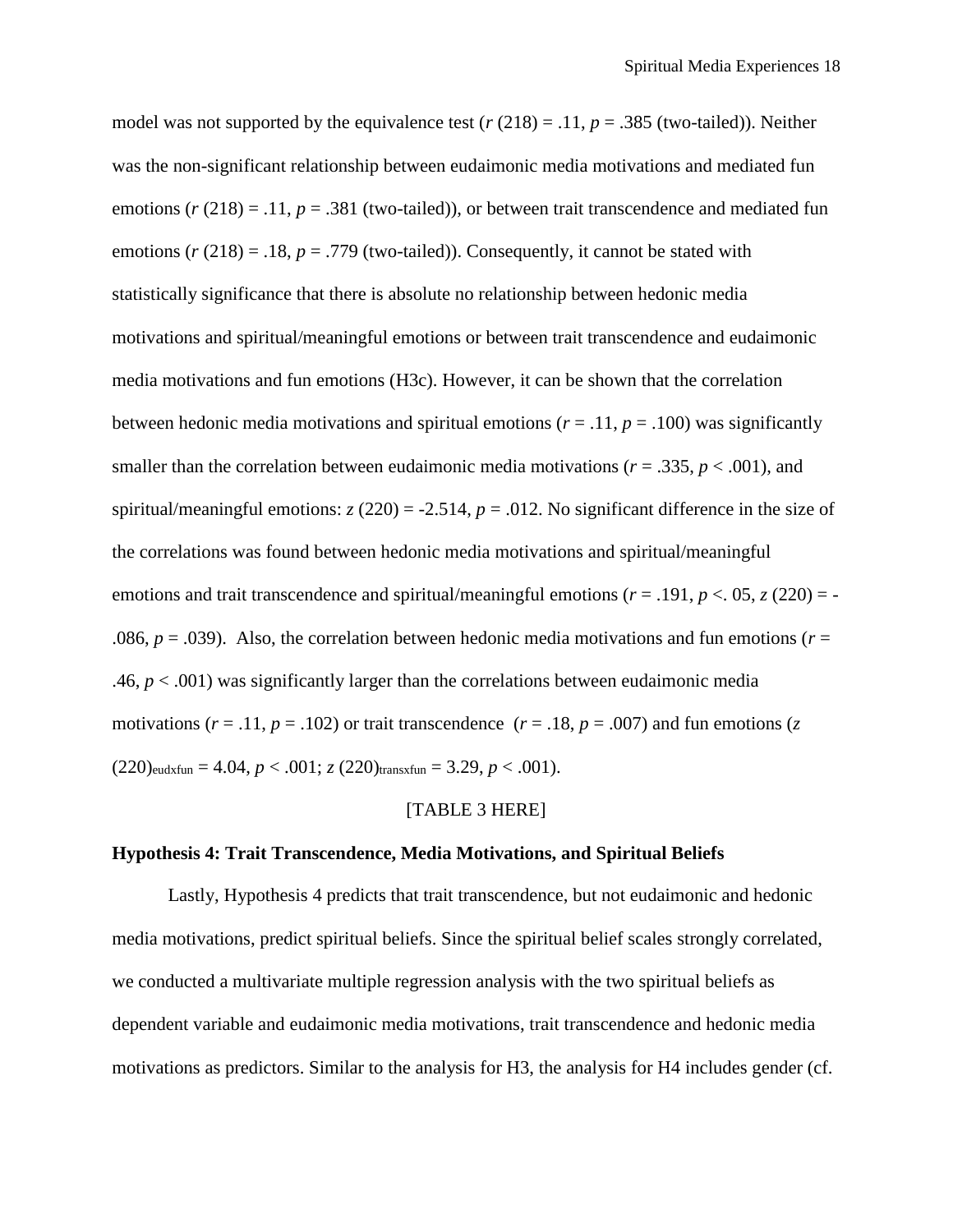Oliver, 2002) and reveals that gender (*T* = .029, *F* (2.214) = 3.148, *p* = .045, partial  $n^2$  = .03) was a significant predictor for beliefs of spiritual self-actualization, and females ( $M = 4.89$ ,  $SD =$ 1.16) reported greater beliefs of spiritual self-actualization than males ( $M = 4.54$ ,  $SD = 1.43$ ). As expected trait transcendence  $(T = .139, F(2,214) = 14.893, p < .001$ , partial  $\eta^2 = .12$ ) predicted significantly beliefs of spiritual self-actualization and beliefs of spiritual experiences in everyday life (marginally significantly for trait transcendence and beliefs of spiritual self-actualization), supporting H4a. Additionally, in contrast to H4c, eudaimonic media motivations ( $T = .098$ ,  $F = .098$  $(2,214) = 10.530$ ,  $p < .001$ , partial  $\eta^2 = .09$ ) predicted spiritual beliefs. Lastly (H4b), even though the regression analysis revealed no significant prediction of hedonic media motivations on spiritual self-actualization beliefs and spiritual experiences in everyday life (H4b; *T* = .031, *F*   $(2,214) = 3.323$ ,  $p = .04$ , partial  $\eta^2 = .03$ ), the null effect was only supported for the latter relationship ( $r = -0.01$ , df = 218, delta = .13,  $p = 0.034$  (two-tailed). The equivalence test for hedonic media motivations and spiritual self-actualization beliefs was not significant (*r* = .14, df  $= 218$ , delta  $= .13$ ,  $p = .561$  (two-tailed). Thus, only for hedonic media motivations and beliefs about spiritual experiences in everyday life was the null hypothesis under H4b sufficiently statistically supported.

#### **RQ: Analysis of Thoughts Regarding Favorite Films**

To investigate the research question involving participants' spiritual media experiences, the open-ended responses from participants' elaboration on their favorite film impressions were analyzed. To account for low prevalence of observations for several categories, calculations used Cohen's kappa and Byrt, Bishop, and Carlin's (1993) prevalence and bias adjusted kappa (PABAK) for inter-coder reliability. Cohen's kappa, computed for each pair of coders and averaged among the three coders (Light, 1971) indicated substantial inter-coder reliability (.61-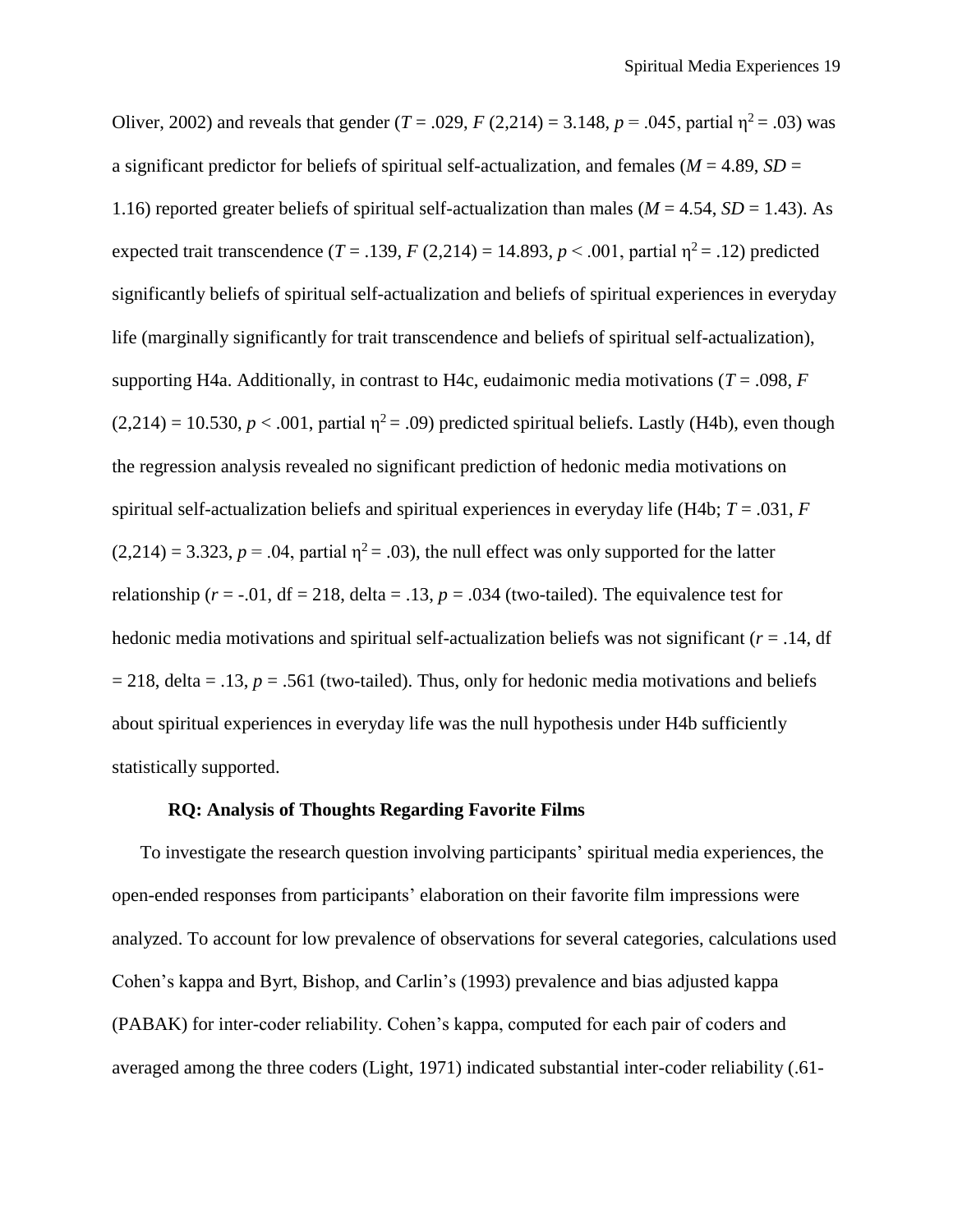.80) and almost perfect (.81-1.0) agreement (cf., Landis & Koch, 1977) among all categories (Table 4). Overall, meaningfulness has been coded to be present in the respondent's answers in 58% of all cases. Meaningfulness included impressions of participants' favorite films, such as "pensive (*Eternal Sunshine of the Spotless Mind*)," "nostalgic (*The Godfather*)," and "reflective (*Good Will Hunting*)," with descriptions such as:

- *Memento*—"This movie made me feel very curious about human nature and what motivates us to move forward with life as well as how we perceive reality"
- *Pursuit of Happiness—"*Made me really appreciate all the things in my life. It was inspiration to live my life to the fullest"
- *The Bucket List—"*Made me feel like there was a deeper meaning to life".

Human connectedness was present in 22% of all cases and expressed, for example, by impressions such as:

- *Life of Pi*—"It made me appreciate life and my family and how every minute we spend together should be full of laughter and less fighting"
- *Anchorman—"*I just enjoyed the communal nature in which I always watched the video, with a large group of friends"
- *The Man Who Would Be King—* "The importance and power of friendship and loyalty"

Transcendence was represented in 20% of all cases and specifically concerned experiences with the higher power:

- *Ben Hur*—"I feel like I caught a glimpse of who God is"
- The Day the Earth Stood Still—"The insignificance of man in the universe brought focus to man's everyday activities"
- *Shawshank Redemption* "Karma exists! What goes around comes around!!"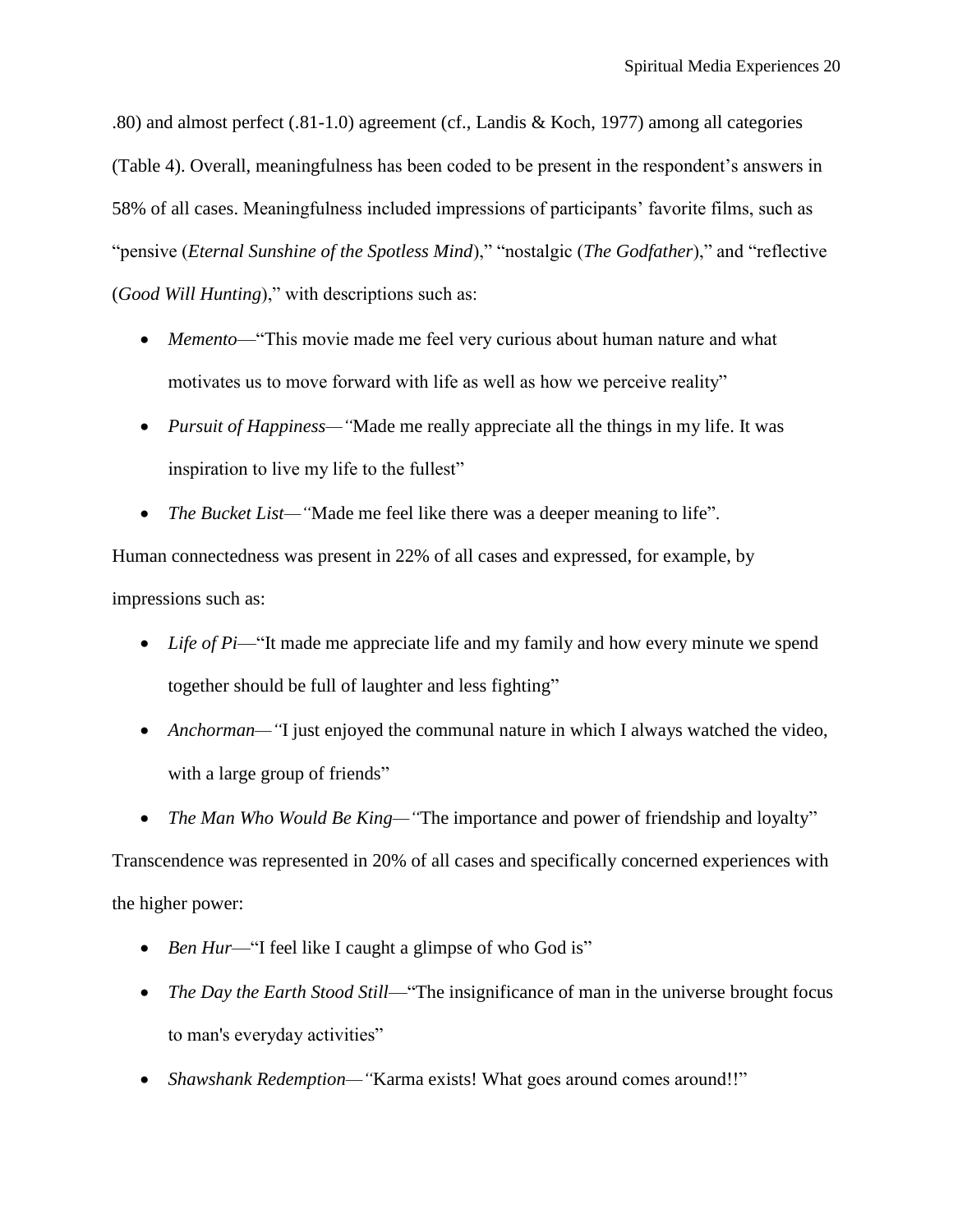#### [TABLE 4 HERE]

#### **Discussion**

This research is an exploratory effort to identify the spiritual media experiences that entertainment media (film, specifically) can elicit, thereby adding to the largely understudied scholarship on mediated spirituality within the media psychology tradition. Theoretically we relied on the introduced concept of chaironic happiness by Wong (2011), who argued the latter to be another distinct concept from eudaimonic and hedonic happiness. We argued that in addition to eudaimonic and hedonic media experiences, people also experience chaironic happiness, that is spiritual media experiences including feelings of wonder, reverence, and thus, experiences of the transcendent. The findings suggest that while personally chosen favorite movies can be enjoyable from pleasurable and hedonic aspects, these films also gain appreciation from rich spiritual content. While we relied on meaningful emotions as they have been measured before (Oliver et al., 2012) we used several spiritual emotions as defined by Emmons (2006), who argued that emotions are sacred or transcendent when one prescribes spiritual significance to them (i.e. reverence, wonder and awe).

Our analysis showed that meaningful and spiritual experiences as measured in our sample are inseparable. The data suggests that mediated experiences of awe, compassion, reverence and inspiration, in short: meaningful *and* spiritual experiences form a single mediated emotion factor. In fact, when analyzing the literature on spiritualty, in becomes apparent that beyond transcendent experiences, experiences of the sacred, and connectedness, spirituality also includes finding purpose and meaningfulness in life, (see Emmons, 2006; Ramasubramanian, 2014). As outlined earlier, it is to be noted that spirituality is a multidimensional concept. We argue that other subcomponents, such as interconnectedness, compassionate love, empathy, optimism,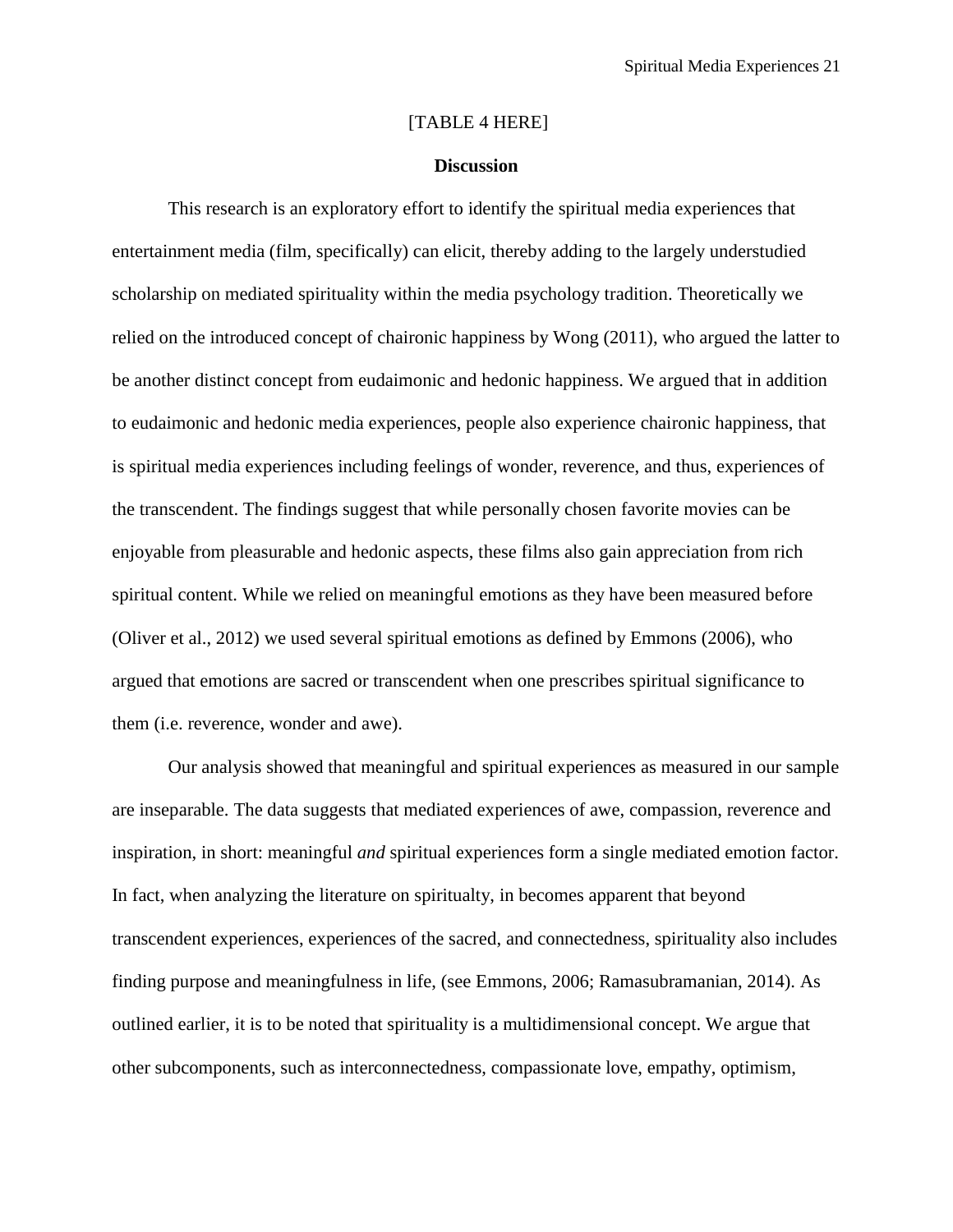courage and peace, for example, (Emmons, 2006; Meezenbroeck et al., 2013; Ramasubramanian, 2014; Sprecher & Fehr, 2005) may likely also be relevant emotional spiritual experiences. Our open-ended analysis provides some further insight into the aspect of connectedness as a part of spirituality, for example. Due to the lack of literature on mediated spirituality, we confined our open-ended analysis to the three categories of transcendence, meaningfulness, and connectedness that have been associated most often with spirituality in the literature. Future research is necessary to expand on the emotions we can capture with a mediated spiritual emotion scale. Regardless, assessing spiritual emotions in addition to meaningful emotions expands on previous research, making a more comprehensive assessment of individual's entertainment experiences possible.

Furthermore, we expected mediated spiritual/meaningful experiences not to be related to fun experiences, following previous findings related to the independence of eudaimonic and hedonic experiences (Oliver & Bartsch, 2010, 2011). Theoretically we would expect some form of correlation between these factors since transcendent experiences, as described by Elkins et al. (1988), are joyful and happy experiences. However, as indicated by the factor analysis and the correlational effect size, discriminant validity of the two factors was established.

Additionally, the findings of the current study show that spiritual/meaningful emotions significantly relate to spiritual beliefs. That is, the more frequently participants indicated that a favorite film caused positive spiritual/meaningful emotions, such as hope, gratitude or compassion, the stronger the agreement with spiritual beliefs, such as the importance of living in the present (see Table 1 for a complete list of items). Or, the more the film triggered spiritual beliefs, the greater the feeling of spiritual/meaningful emotions. Thus, the present study indicates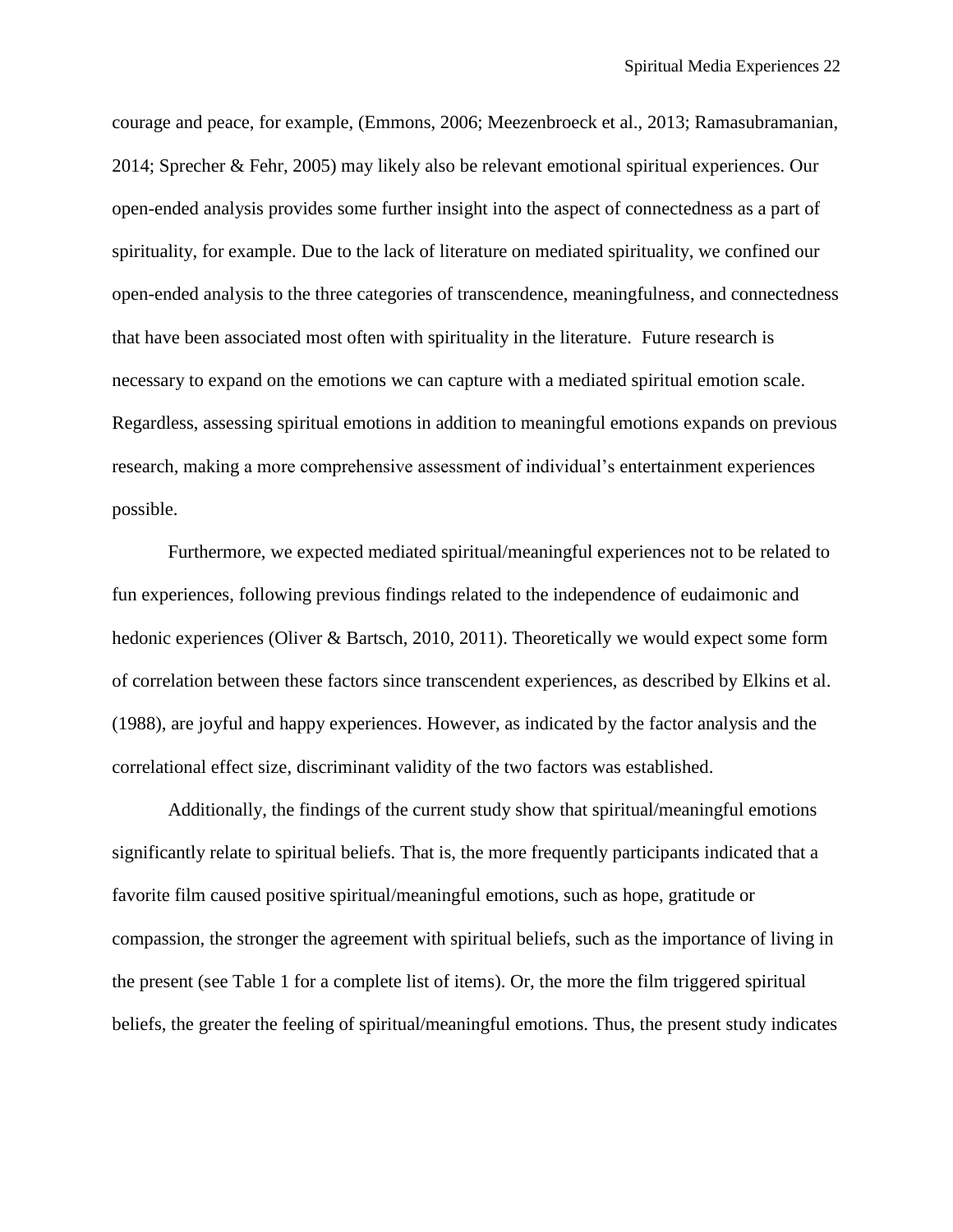that media can elicit experiences that are meaningful *as well as* spiritual, cognitively *and* affectively.

Specifically, our study expands on the idea of the prevailing dual media motivation and media experience approach as thus far conceptualized in the media psychology scholarship (i.e., Oliver & Raney, 2011; Oliver & Bartsch, 2010, 2011). Our data show a potential overlap of meaningful media experiences with spiritual experiences. It is important for future research to further examine the ways in which chaironic happiness might be distinct from or similar to meaningfulness and eudaimonic happiness. Expanding the concept of eudaimonic media experience and motivations (cf. Oliver & Bartsch, 2011; Oliver & Raney, 2011) by including transcendental media motivations and experiences may be fruitful in order to capture peoples' media selections and experiences even more comprehensively, especially when dealing with media offers that are rich in spiritual content.

Given the cross-sectional nature of this study, one of the limitations is the extent to which we can conclude that spiritual/meaningful media experiences lead to selective exposure. However, the analysis of specific personality traits revealed that the higher the level of trait transcendence and motivations for truth-seeking in media (eudaimonic media motivations), the more significant are cognitive (beliefs) and affective (emotions) spiritual/meaningful media experiences. Thus, a logical assumption is that certain groups of people with certain personality traits are more likely to seek out not only meaningful oriented entertainment but spirituallyoriented media content as well. Future research warrants further exploration of other personality traits related to spirituality. Such research would aid our understanding of people's motivations and dispositions to consume spiritually inclined media content, thus, expanding the research tradition of media selection processes.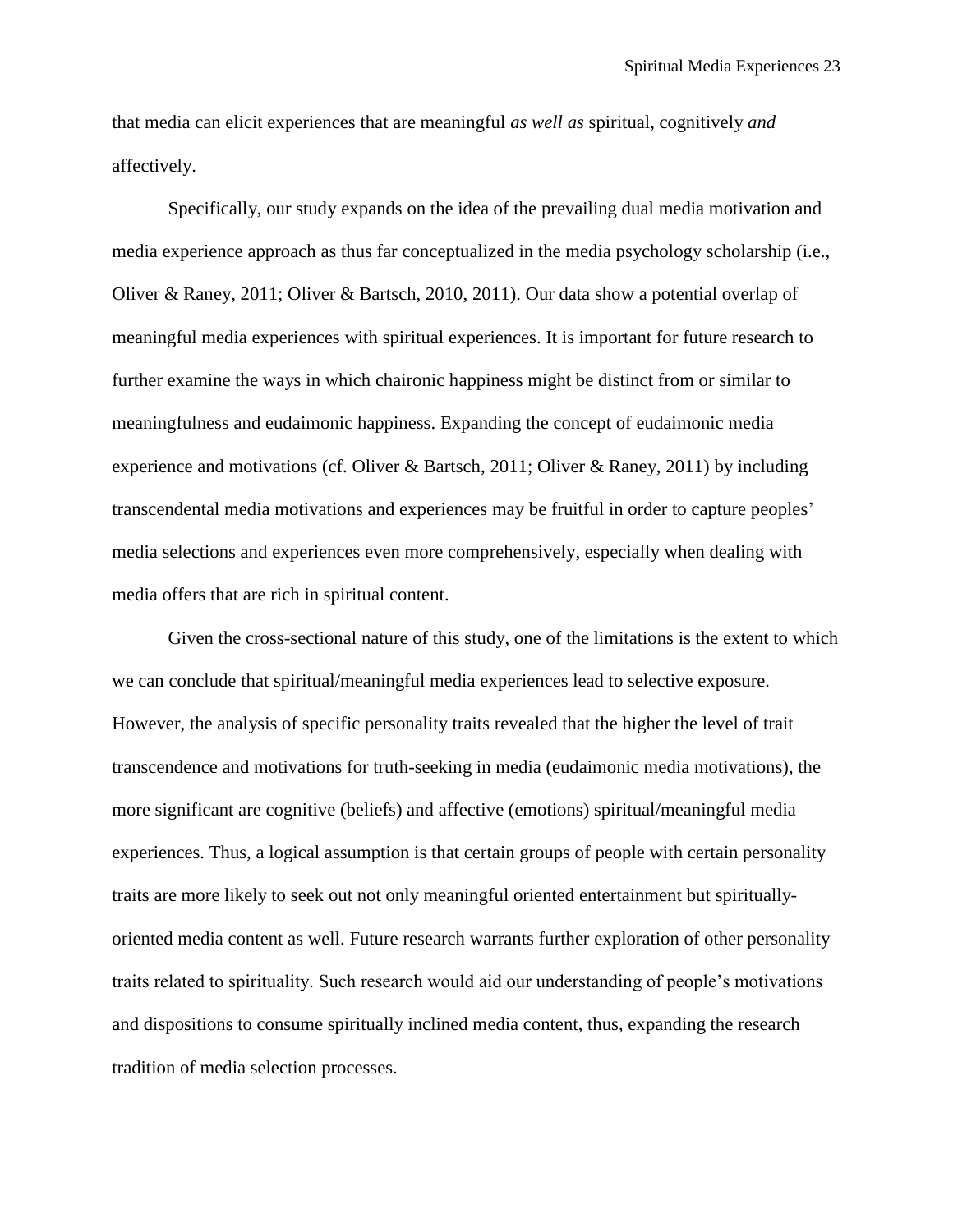Generally speaking, motivations to seek out hedonic media content were not significantly unrelated to spiritual emotions and beliefs, and similarly, trait transcendence and eudaimonic media motivations were not statistically significantly unrelated to fun emotions (Table 3). Spiritual experiences, whether meaningful or transcendental, are generally positive in nature. Thus, it is reasonable to expect some overlap between motivations to watch a movie that makes one more reflective (eudaimonic media motivation, see Oliver & Raney, 2011) and feelings of pleasure and excitement from that experience (fun emotions); or between a person's preference for movies that are "happy and positive" (hedonic media motivation item) and experiences of inspiration and love (spiritual/meaningful emotions). Human emotions are complex. Specifically in relation to spiritual experiences they have often been labeled as "indescribable". Thus, these insignificant null findings point out the complexity of experiences we try to capture in media effects research.

#### **Limitations and Future Directions**

With the exploratory nature of the project, several limitations are inevitable and should be noted. First, we followed an inductive approach by applying existing media and non-media related spirituality frameworks to the study of media experiences in an effort to demonstrate that media can, in fact, elicit spiritual experiences as previously defined. Consequently, the spiritual and meaningful emotions items were merely exploratory, with the purpose of investigating Wong's' (2011) conceptualization of chaironic happiness as applied to media in form of spiritual experiences. With the pre-conceptualized spiritual and meaningful emotions at hand, our study could not show the relative difference between eudaimonic and spiritual experiences. Thus, future work with a broader framework to capture spiritual and meaningful emotions is necessary to draw conclusions about the relationship between eudaimonic and spiritual media experiences.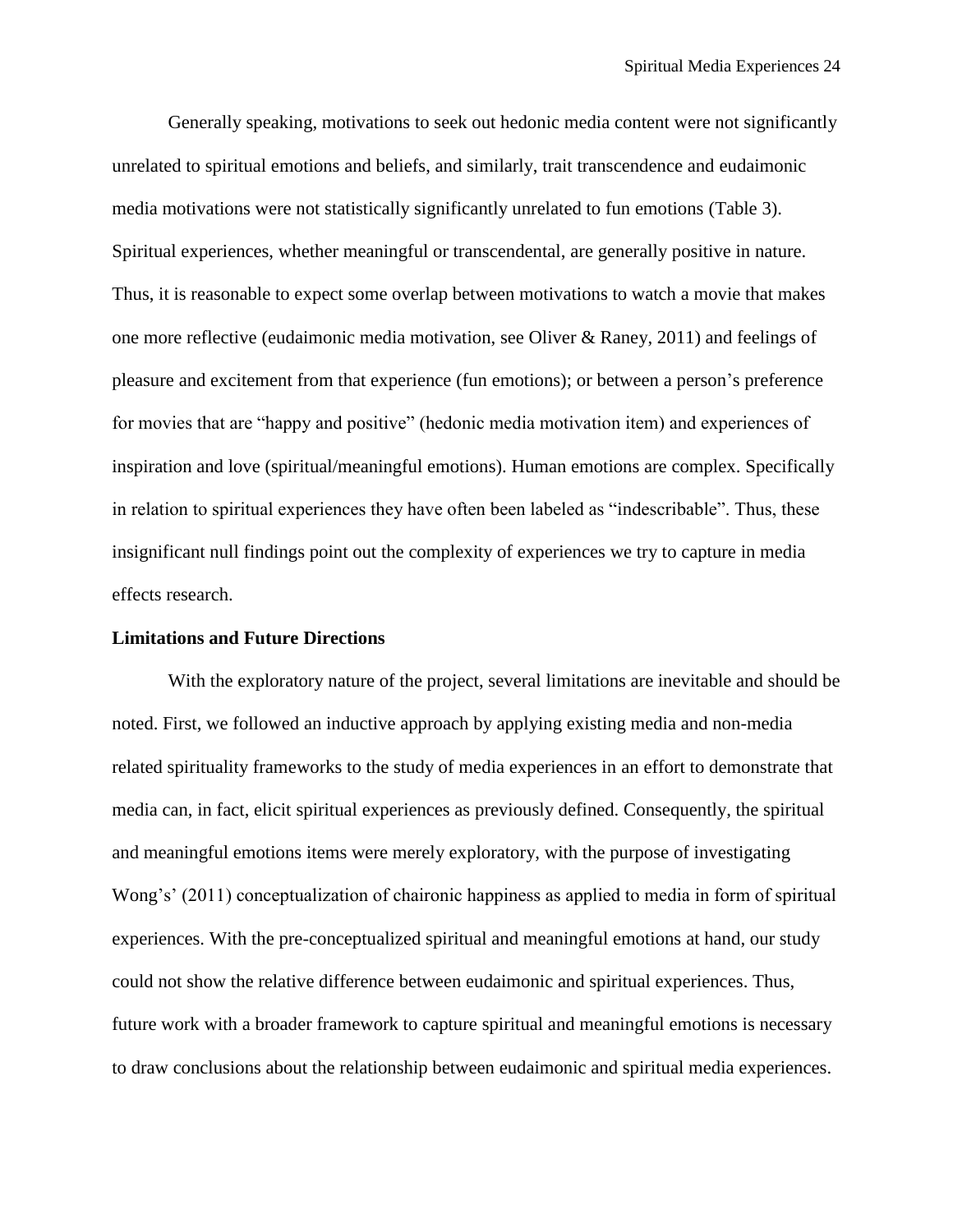Similarly, our spiritual belief measure was also only an attempt to capture the variety of people's beliefs about spirituality. The fact that people's favorite film experiences are related to their beliefs about spirituality argues for the relevance to also explore the cognitive dimension of mediated spirituality in more detail.

Second, Ramasubramanian (2014) distinguished spiritual affect as self-directed, otherdirected, or both. Hope and courage, for example, are self-oriented spiritual emotions; whereas compassion and gratitude are other-oriented. Meezenbroeck et al. (2012) also distinguished between self-oriented spiritual experiences and other-oriented spiritual experiences and introduced a third dimension that describes spiritual experiences related to connectedness with the transcendent. A categorization of spiritual emotions into these three clusters—self-oriented, other-oriented, and transcendent oriented spiritual experiences—may be another vantage point from which to further explore spiritual media experiences. Such a categorization would provide further grounds to explore effects of spiritual media fare on topics such as self-development, relationships with others (e.g., random acts of kindness, compassionate lifestyle, donations), and openness to transcendent experiences (e.g., meditation, church/temple visits).

Third, to generalize the findings of this study, it would be important to expand the scope of the sample to populations other than solely students to determine the broader application of the findings, because subtle displays of spiritual emotions in media may be perceptions gained later in life (see also Hofer, Alemand, & Martin, 2014; Oliver & Raney, 2011). On the other hand, one could argue that the millennial generation is specifically prone to the seeking of meaning and spirituality. For example, data from the Pew Research Center suggests that the millennial generation is the fastest growing in labeling themselves as spiritual but not religious (Pew Research Center, n.d.). Thus, it is possible that a student population is indeed showing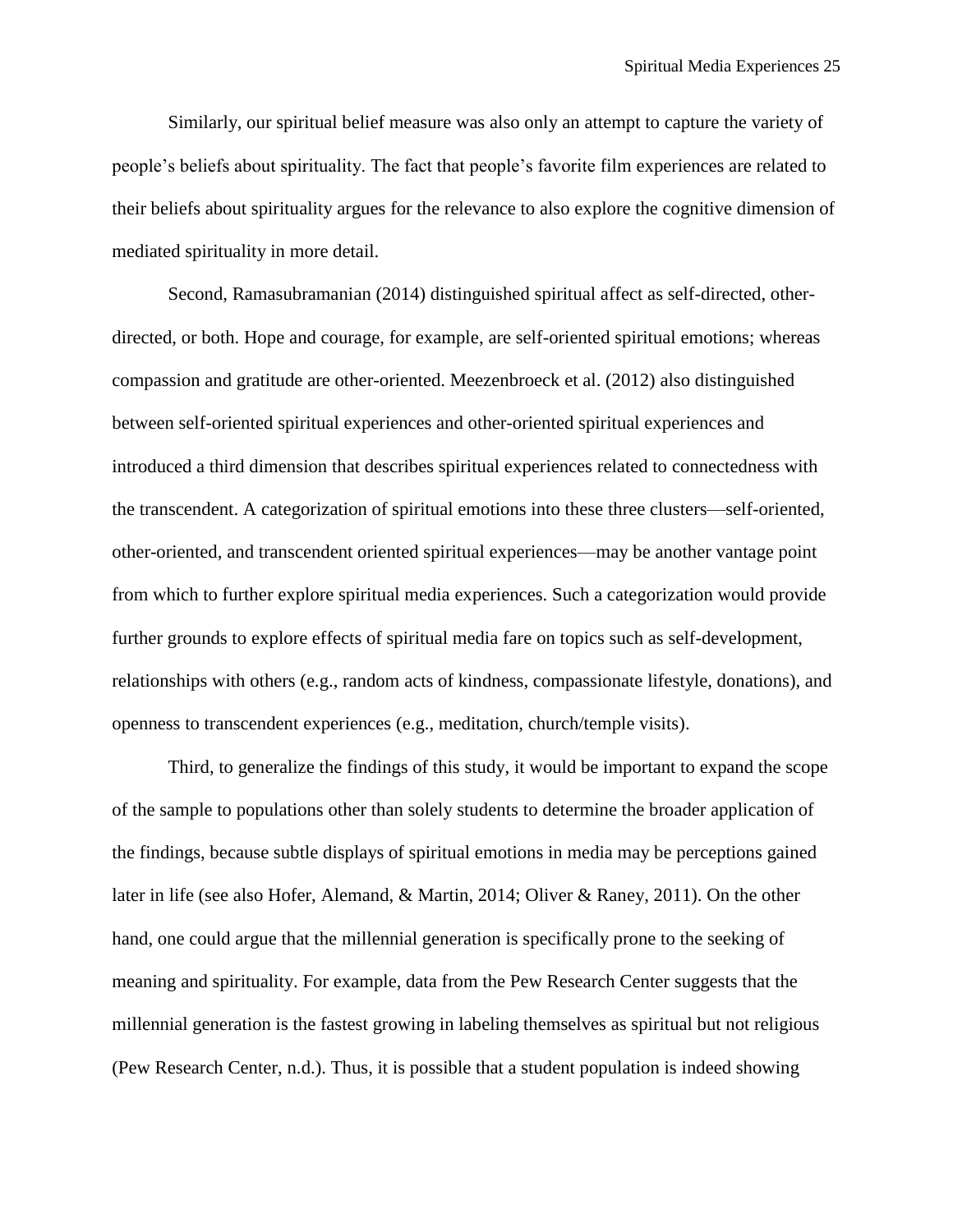large effects with regards to spiritual media experiences. However, only a sample with a broader age range can illuminate this point.

Fourth, we were unable to control for carry-over effects in our open-ended answers from the previous closed-ended scales, thus, decreasing the validity of our recalled spiritual film impressions. However, arguably the expression of an individual's subjective spiritual experience (including emotions and thoughts) regarding favorite films, as found in this study, provides a valuable basis for future research of spiritual media experiences and the possible impacts on spiritual behaviors, such as random acts of kindness, pro-social behaviors, or meditation (Ramasubramanian, 2014). For example, experiencing other-oriented emotions as a response to entertaining narratives may lead to reduction of attitudinal and behavioral prejudice through experiencing connectedness to others and connectedness to the transcendent. Shade, Kim, Young, and Oliver (2012) showed that elevation leads to positive attitudes towards stigmatized groups featured in a narrative and pro-social behavioral intentions towards those groups. Other studies demonstrated that elevation—an emotion that has been previously regarded as transcendental emotion (see Algoe & Haidt, 2009), but has so far been only brought about in the context with eudaimonic media experiences—leads to altruistic behavior (e.g., Oliver et al., 2012; Schnall, Roper, & Fessler, 2010). Such findings provide a promising basis to further explore the relationship between entertaining media and spirituality.

Overall, the findings of the current study contribute to the media psychology and psychology of popular culture literature by expanding the scope of audiences' entertainment experiences to include spiritual experiences. The study introduces the concept of spirituality as a third form of happiness as derived from media to explain entertainment experiences more comprehensively than accomplished thus far.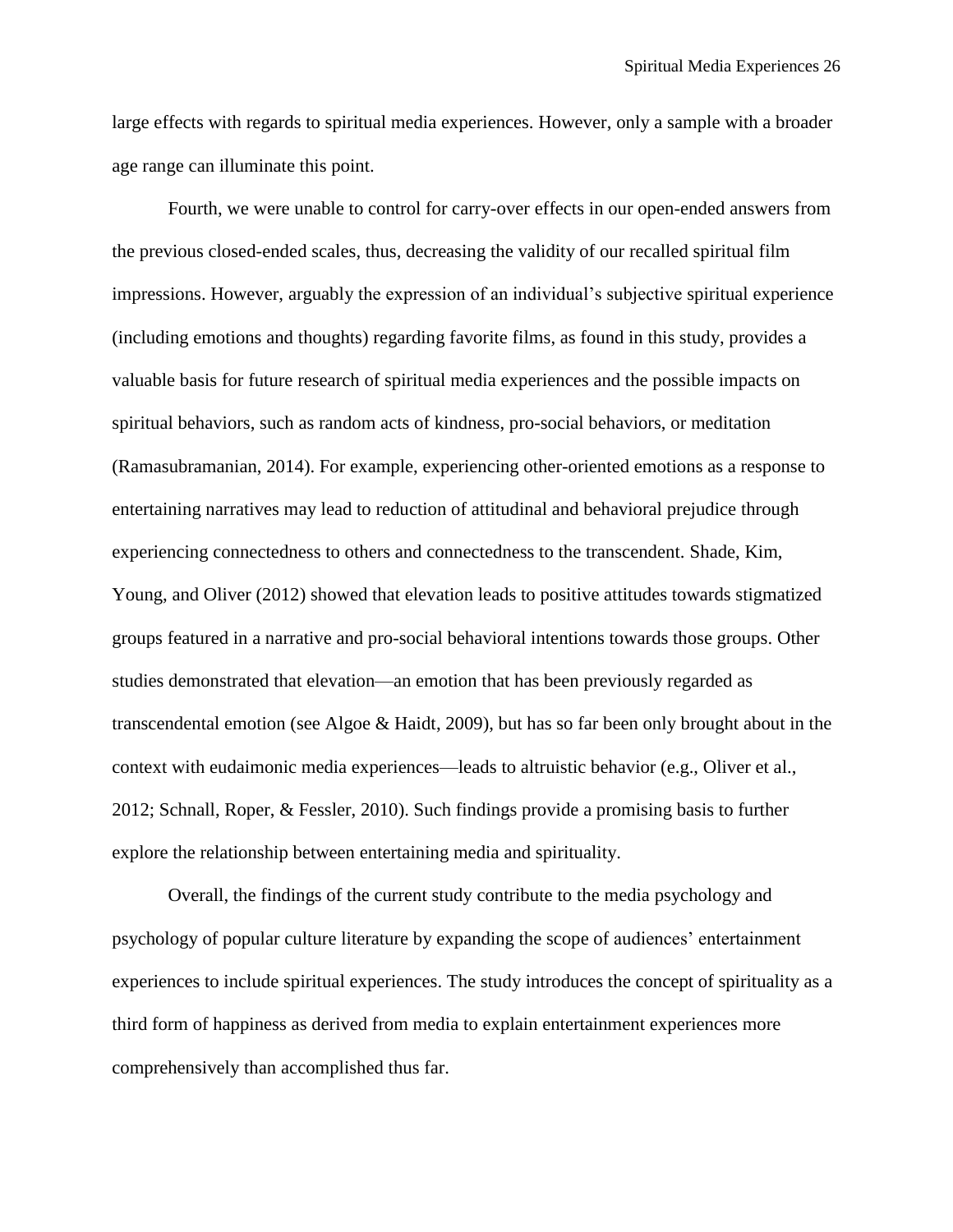In conclusion, integrating spiritual media experiences as a concept in media psychology assists 1) researching elements of the text that can promote spiritual experiences directed towards the self, others, and the transcendent, 2) understanding viewers' characteristics that allow these experiences to occur or even facilitate them, and 3) investigating behavioral spiritual effects directed towards self-development and pro-social behavior. Media's different outlets, for example, film and social media, are not only part of everyday life but also provide a platform to experience and share spiritual emotions and thoughts which can inspire engagement in pro-social actions. Identifying the concept of spirituality in media psychology reveals the potential media has to transcend individuals and affect a broader society.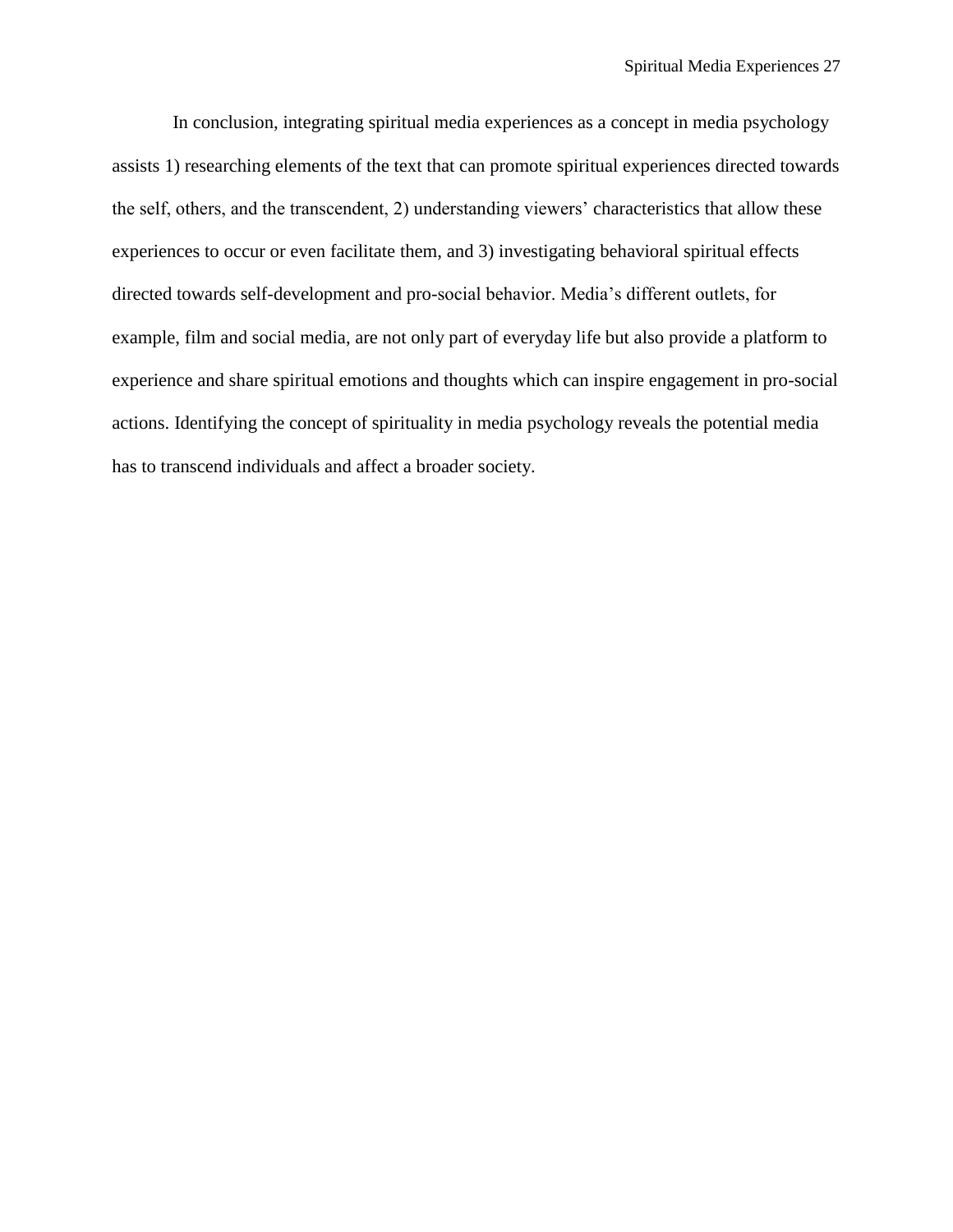#### **References**

- Algoe, S. B., & Haidt, J. (2009). Witnessing excellence in action: the 'other-praising' emotions of elevation, gratitude, and admiration. *The Journal of Positive Psychology, 4*, 105-127. doi:10.1080/17439760802650519
- Beck, C. (1986). Educating for spirituality. *Interchange,* 17, 148-156. doi: 10.1007/BF01807476
- Brown, T.A., (2012). *Confirmatory Factor Analysis for Applied Research*. NY: The Guilford Press.
- Byrne, B.M. (1998). *Structural Equation Modeling with LISREL, PRELIS and SIMPLIS: Basic Concepts, Applications and Programming*. Mahwah, New Jersey: Lawrence Erlbaum Associates.
- Byrt T, Bishop J, Carlin JB. (1993): Bias, prevalence and kappa. *Journal of Clinical Epidemiology,* 46, 423-429. doi: 10.1016/0895-4356(93)90018-V
- Clark, L. (2002). U.S. Adolescent Religious Identity, the Media, and the 'Funky' Side of Religion. *Journal of Communication*, *52*(4), 794. doi: 10.1111/j.1460- 2466.2002.tb02574.x
- Clarke, S. H. (2005). Created in Whose Image? Religious Characters on Network Television. *Journal of Media & Religion*, *4*(3), 137-153. doi:10.1207/s15328415jmr0403\_2
- Elkins, D. N. (1988). Beyond religion: Towards a humanistic spirituality. In K. J. Schneider, J. T. Bugental, & J. F. Pierson (Eds.), *The handbook of humanistic psychology: Leading edges in theory, research, and practice* (pp. 201-212). Thousand Oaks, CA: Sage.
- Elkins, D. N., Hedstrom, L. J., Hughes, L. L., Leaf, J. A., & Saunders, C. (1988). Toward a humanistic-phenomenological spirituality: Definition, description, and measurement. *Journal of Humanistic Psychology, 28*, 5-18. doi: 10.1177/0022167888284002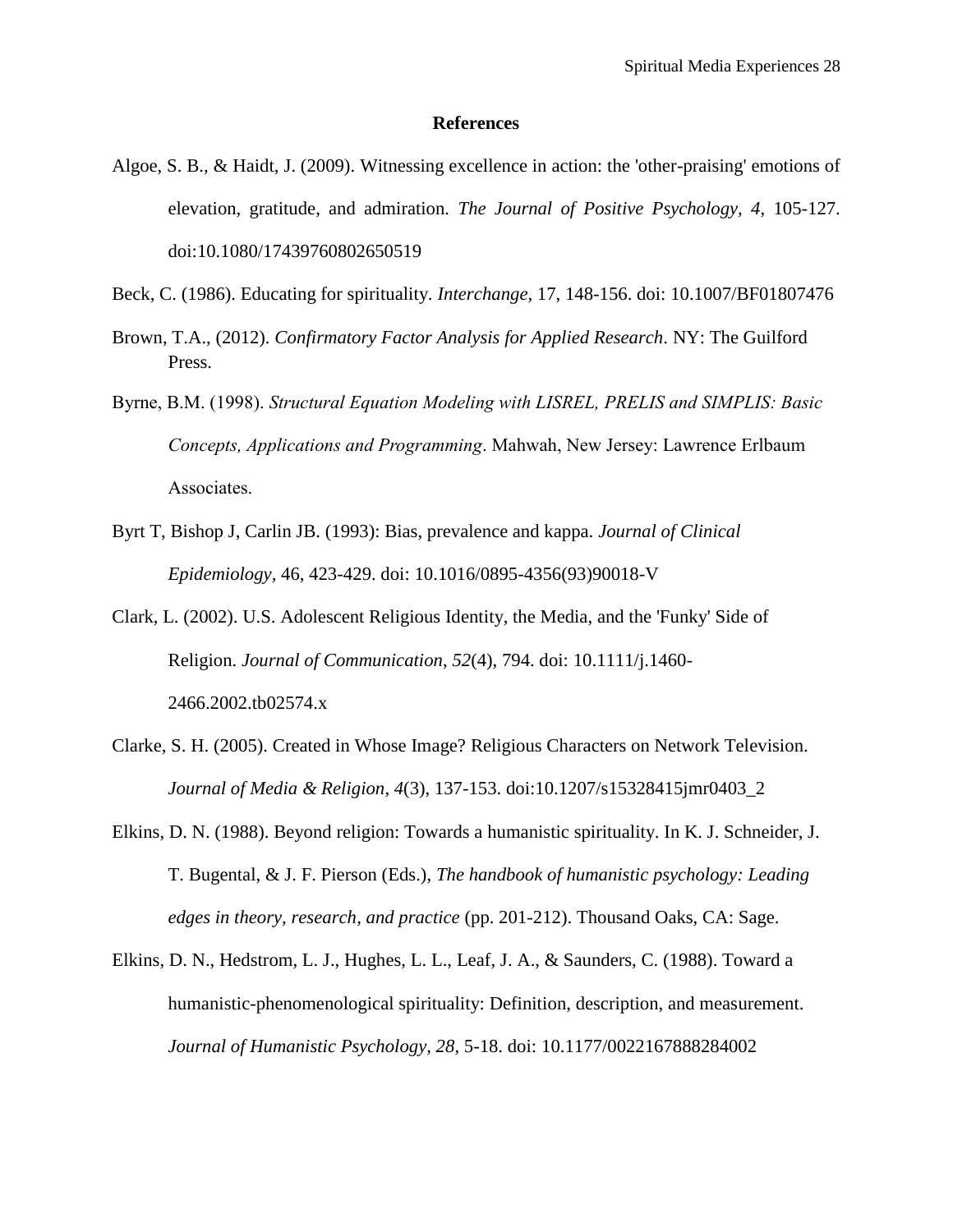- Emmons, R. A. (1999). Religion in the psychology of personality: An introduction. *Journal of Personality, 67*, 873–888. doi: 10.1111/1467-6494.00076
- Emmons, R. A. (2006). Spirituality: Recent progress. In M. Csikszentmihalyi (Ed.), *A life worth Living: Contributions to positive psychology* (pp. 62-84). New York: Oxford University Press.
- Hofer, M. (2013). Appreciation and enjoyment of meaningful entertainment: The role of mortality salience and search for meaning in life. *Journal of Media Psychology: Theories, Methods, and Applications*, *25*(3), 109-117. doi: 10.1027/1864-1105/a000089
- Hofer, M., Alemand, M., & Martin, M. (2014). Age differences in nonhedonic entertainment experiences. *Journal of Communication, 64*(1), 61-81. doi:10.1111/jcom.12074
- Hu, L.T. and Bentler, P.M. (1999). Cutoff criteria for fit indexes in covariance structure analysis: Conventional criteria versus new alternatives*. Structural Equation Modeling*, *6*(1), 1-55. doi[:10.1080/10705519909540118](http://dx.doi.org/10.1080/10705519909540118)
- Huber, J.T., & MacDonald, D., A. (2012). An investigation of the relations between altruism, empathy, and spirituality. *Journal of Humanistic Psychology, 52*(2), 206-221. doi: 10.1177/0022167811399442
- Kelly, E.W., Jr. (1995). *Spirituality and religion in counseling and psychotherapy*. Alexandria. VA: American Counseling Association.

Klimmt C. (2011). Media psychology and complex modes of entertainment experiences. *Journal of Media Psychology: Theories, Methods, and Applications*, *23*(1), 34-38. doi: 10.1027/1864-1105/a000030

Landis, J. R., & Koch, G.G. (1977). The measurement of observer agreement for categorical data*. Biometrics,* 33, 159-174. Retrieved from http://www.jstor.org/stable/2529310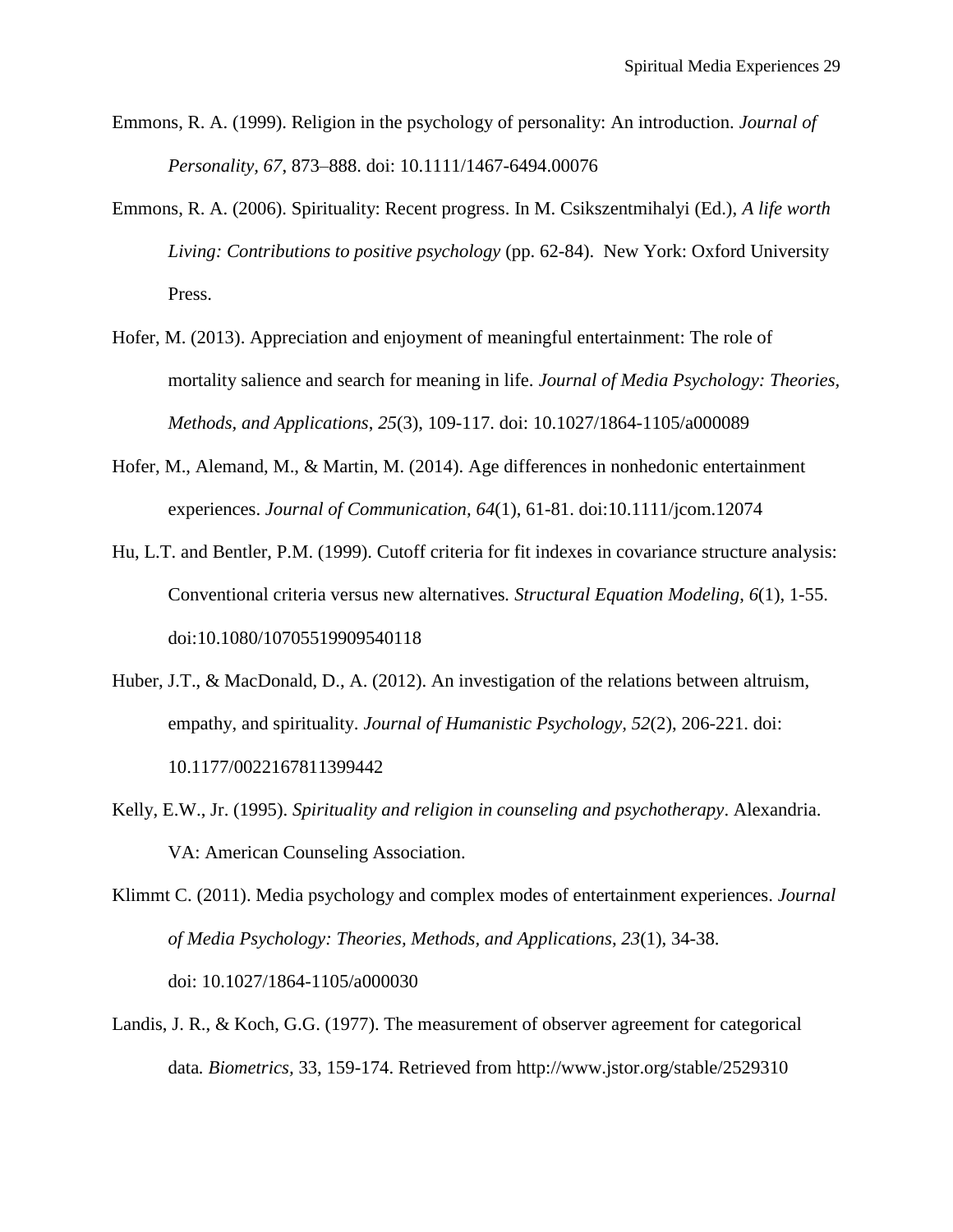- Levine, T. R., Weber, R., Park, H. S., & Hullett, C. R. (2008). A communication researchers' guide to null hypothesis significance testing and alternatives. *Human Communication Research*, *34*, 188–209. doi: 10.1111/j.1468- 2958.2008.00318.x
- Light, R.J. (1971). Measures of response agreement for qualitative data: Some generalizations and alternatives. *Psychological Bulletin, 76*(5), 365–377. doi: [10.1037/h0031643](http://psycnet.apa.org/doi/10.1037/h0031643)
- Liu, C., & Robertson, P. (2010). Spirituality in the workplace: Theory and measurement. *Journal of Management Inquiry*. *20*(1), 35-50. doi:10.1177/1056492610374648
- Loomis, K. D. (2004). Spiritual students and secular media. *Journal of Media and Religion, 3*(3), 151–164. doi: 10.1207/s15328415jmr0303\_2
- MacDonald, D. A. (2000). Spirituality: Description, measurement, and relation to the five factor model of personality. *Journal of Personality, 68*, 153-197. doi: 10.1111/1467-6494.t01-1- 00094
- MacDonald, D.A., & Friedman, H. (2002). Assessment of humanistic, transpersonal, and spiritual constructs: State of the science. *Journal of Humanistic Psychology, 42*(4), 102- 125. doi: 10.1177/002216702237126
- Marmor-Lavie, G., Stout, P.A., & Lee, W. (2009) Spirituality in Advertising: A New Theoretical Approach, *Journal of Media and Religion, 8*(1), 1-23, doi: 10.1080/15348420802670868

Maslow, A. H. (1976). *Religions, values, and peak experiences*. New York: Penguin.

Meezenbroek, E. J, Garssen B, Van den Berg, M., Tuytel, G., Van Dierendonck, D., Visser, A. et al. (2013). Measuring spirituality as a universal human experience: development of the Spiritual Attitude and Involvement List (SAIL). *Journal of Psychosocial Oncology, 30*(2), 141–167. doi: 10.1080/07347332.2011.651258

Oliver,M. B. (2000). The respondent gender gap. In D. Zillmann & P. Vorderer (Eds.),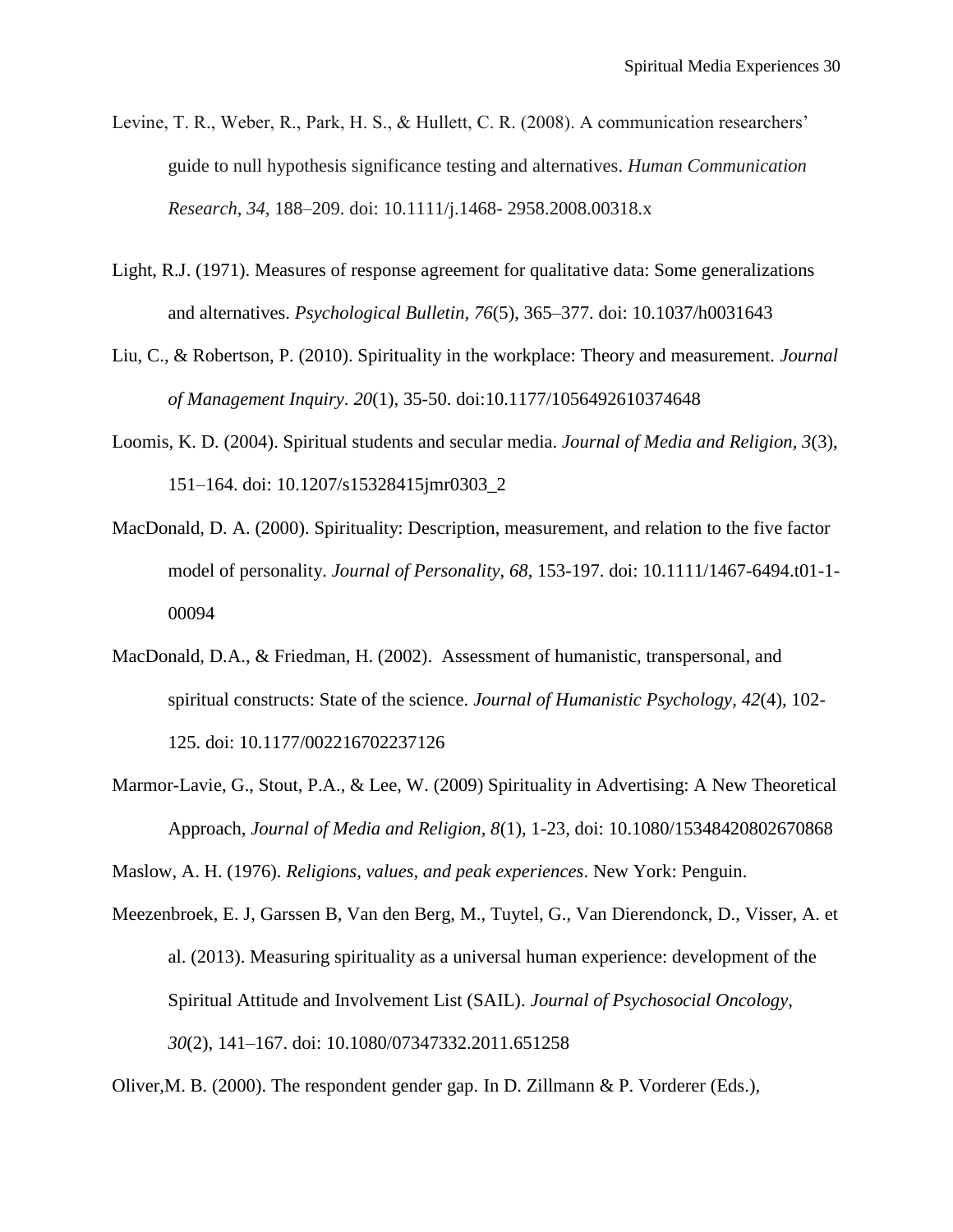*Media entertainment: The psychology of its appeal.* (pp. 215–234).Mahwah, NJ: Erlbaum.

- Oliver, M. B., & Bartsch, A. (2010). Appreciation as audience response: exploring entertainment gratifications beyond hedonism. *Human Communication Research*, *36*(1), 53-81. doi:10.1111/j.1468-2958.2009.01368.x
- Oliver, M.B. & Bartsch, A. (2011). Appreciation of entertainment. The importance of meaningfulness via virtue and wisdom. *Journal of Media Psychology: Theories, Methods, and Applications, 23*(1), 29-33. doi:10.1027/1864-1105/a000029
- Oliver, M.B., & Hartmann, T. (2010). Exploring the role of meaningful experiences in users' appreciation of "good movies". *Projections, 4*(2), 128-150.doi: 10.3167/proj.2010.040208
- Oliver, M. B., Hartmann, T., & Woolley, J.K. (2012a). Elevation in response to entertainment portrayals of moral virtue. *Human Communication Research, 38*(3), 360-378. doi: 10.1111/j.1468-2958.2012.01427.x
- Oliver, M. B., Krakowiak, K. M., Tsay, M. (May, 2012b)*. Elevating entertainment and the 'kindworld' syndrome*. Paper presented at the Annual International Communication Association Conference, Phoenix, AZ.
- Oliver, M.B., & Raney, A. A. (2011). Entertainment as pleasurable and meaningful: Identifying hedonic and eudaimonic motivations for entertainment consumption. *Journal of Communication*, *61*(5), 984-1004. doi:10.1111/j.1460-2466.2011.01585.x
- *Pew Research Center.* (n.d.). Retrieved June 15, 2015, from Pew Research Center website, <http://www.pewforum.org/2012/10/09/nones-on-the-rise/>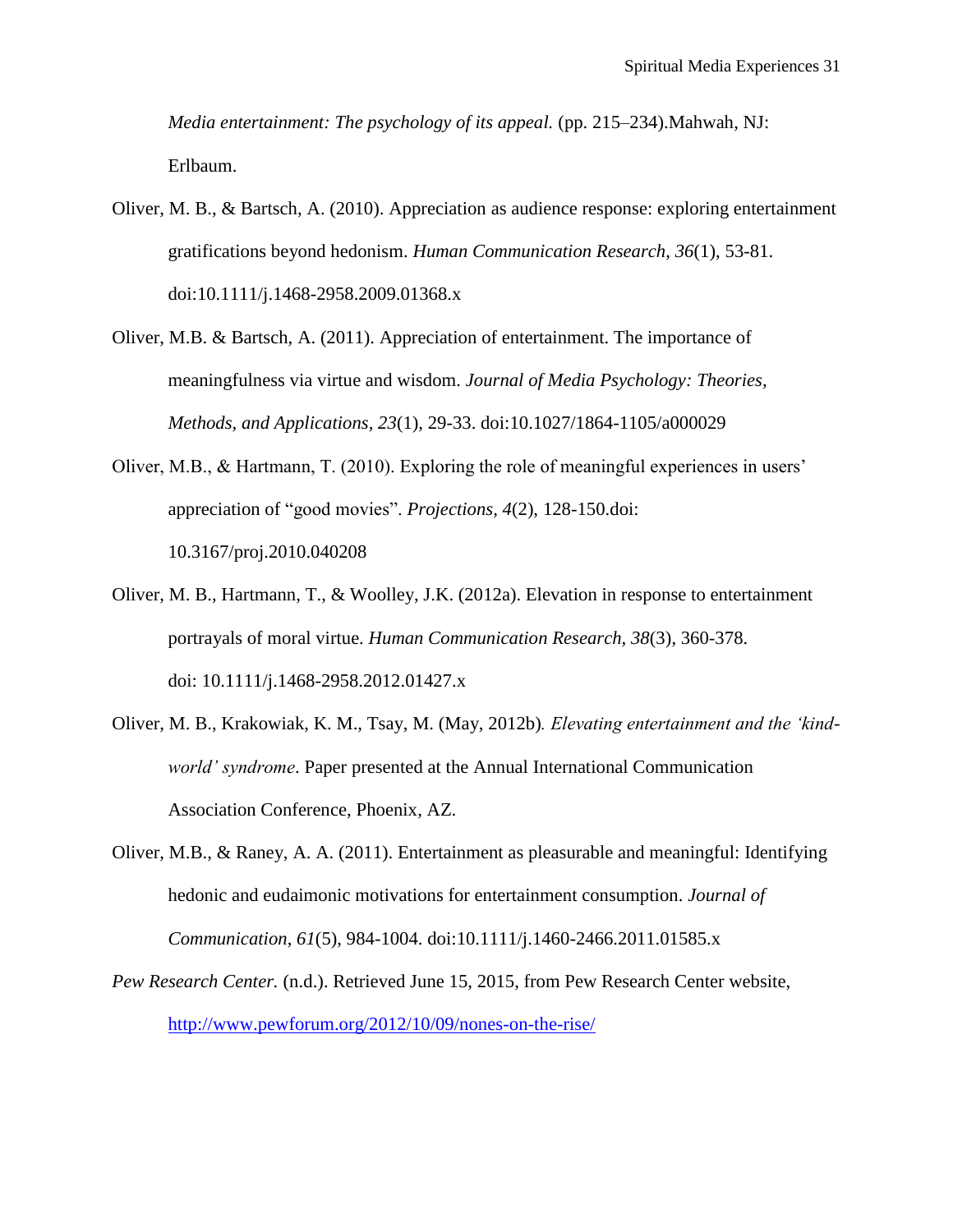- Piedmont, R. L. (1999). Does Spirituality Represent the Sixth Factor of Personality? Spiritual Transcendence and the Five-Factor Model. *Journal of Personality*, *67*(6), 985-1013. doi: 10.1111/1467-6494.00080
- Prestin, A. (2013). The pursuit of hopefulness: Operationalizing hope in entertainment media narratives. *Media Psychology, 16*(3), 318-346. doi: 10.1080/15213269.2013.773494
- Ramasubramanian, S. (2014). Media and spirituality. M.B. Oliver, & A.A. Raney (Eds.), *Media and Social Life* (pp. 46-63). New York: Routledge.
- Rindskopf, D., & Rose, T. (1988). Some theory and applications of confirmatory second-order factor analysis. Multivariate Behavioral Research, 23(1), 51-67. doi: 10.1207/s15327906mbr2301\_3
- Saucier, G., & Skrzypińska, K. (2006). Spiritual but not religious? Evidence for two independent dispositions. *Journal of Personality*, *74*(5), 1257-1292. doi:10.1111/j.1467- 6494.2006.00409.x
- Schnall, S., Roper, J., & Fessler, D. M. T. (2010). Elevation leads to altruistic behavior. *Psychological Science*, 21, 315–320. doi: 10.1177/0956797609359882
- Shade, D., Kim, K., Jung, E., & Oliver, M. B. (2012, November). Don't Stop Believin': Using elevating media and music to influence attitudes toward stigmatized groups. *Presented in the Mass Communication Division at the National Communication Association 98th Annual Convention in Orlando, FL*
- Sprecher, S., & Fehr, B. (2005). Compassionate love for close others and humanity. *Journal of Social and Personal Relationships*, *22*, 629–651. doi: 10.1177/0265407505056439
- Tabachnick, B. G., & Fidell, L. S. (2007). *Using multivariate statistics* (5th ed.). Upper Saddle River, NJ: Pearson Allyn & Bacon.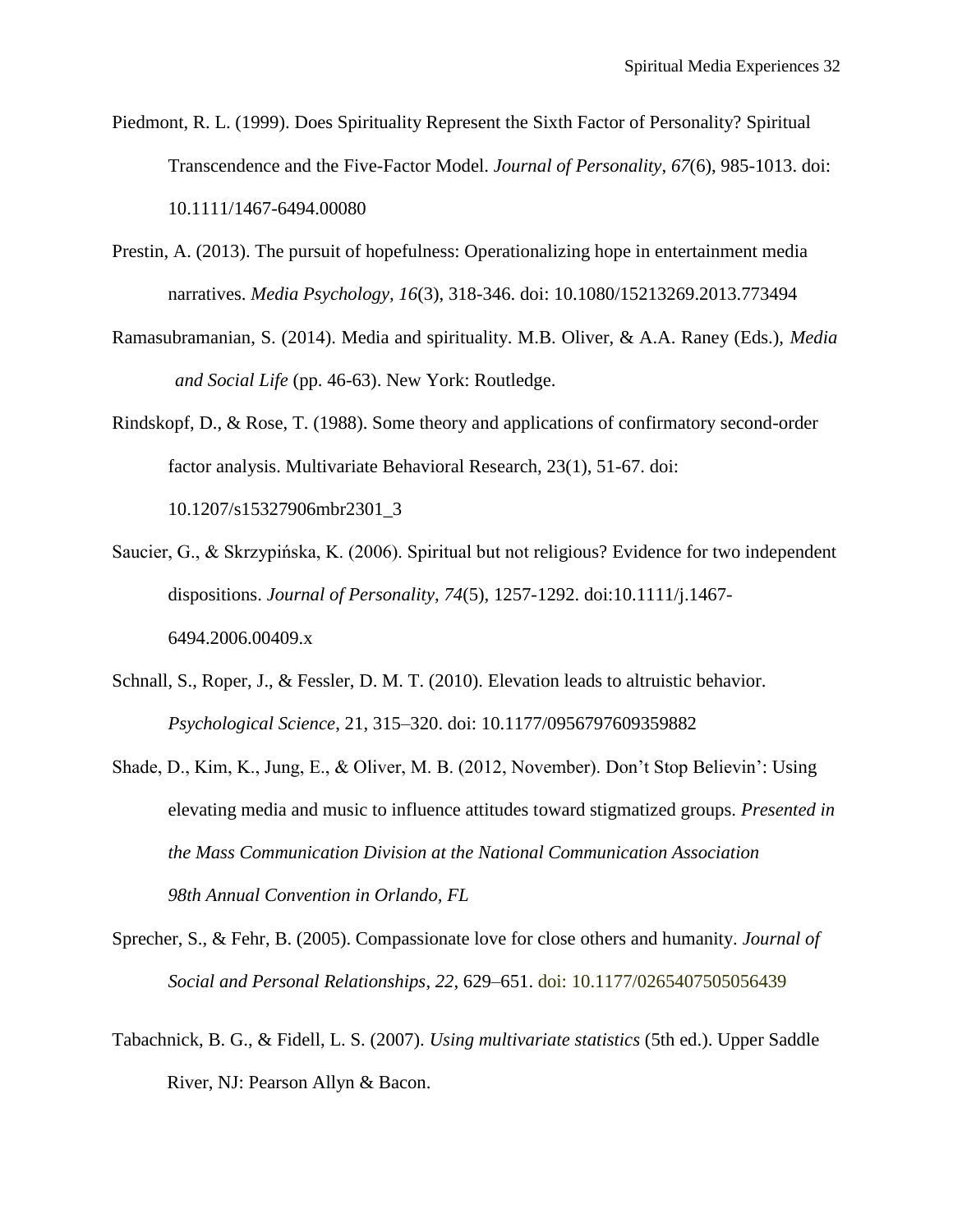- Weber, R., & Popova, L. (2012). Testing equivalence in communication research: Theory and application. *Communication Methods and Measures*, *6*, 190-213. doi: 10.1080/19312458.2012.703834
- Wirth, W., Hofer, M., & Schramm, H. (2012). Beyond pleasure: Exploring the eudaimonic entertainment experience. *Human Communication Research, 38*, 406-428. doi:10.1111/j.1468-2958.2012.01434.x
- Wong, P. T. (2011). Positive psychology 2.0: Towards a balanced interactive model of the good life. *Canadian Psychology, 52*(2), 69-81.doi: 10.1037/a0022511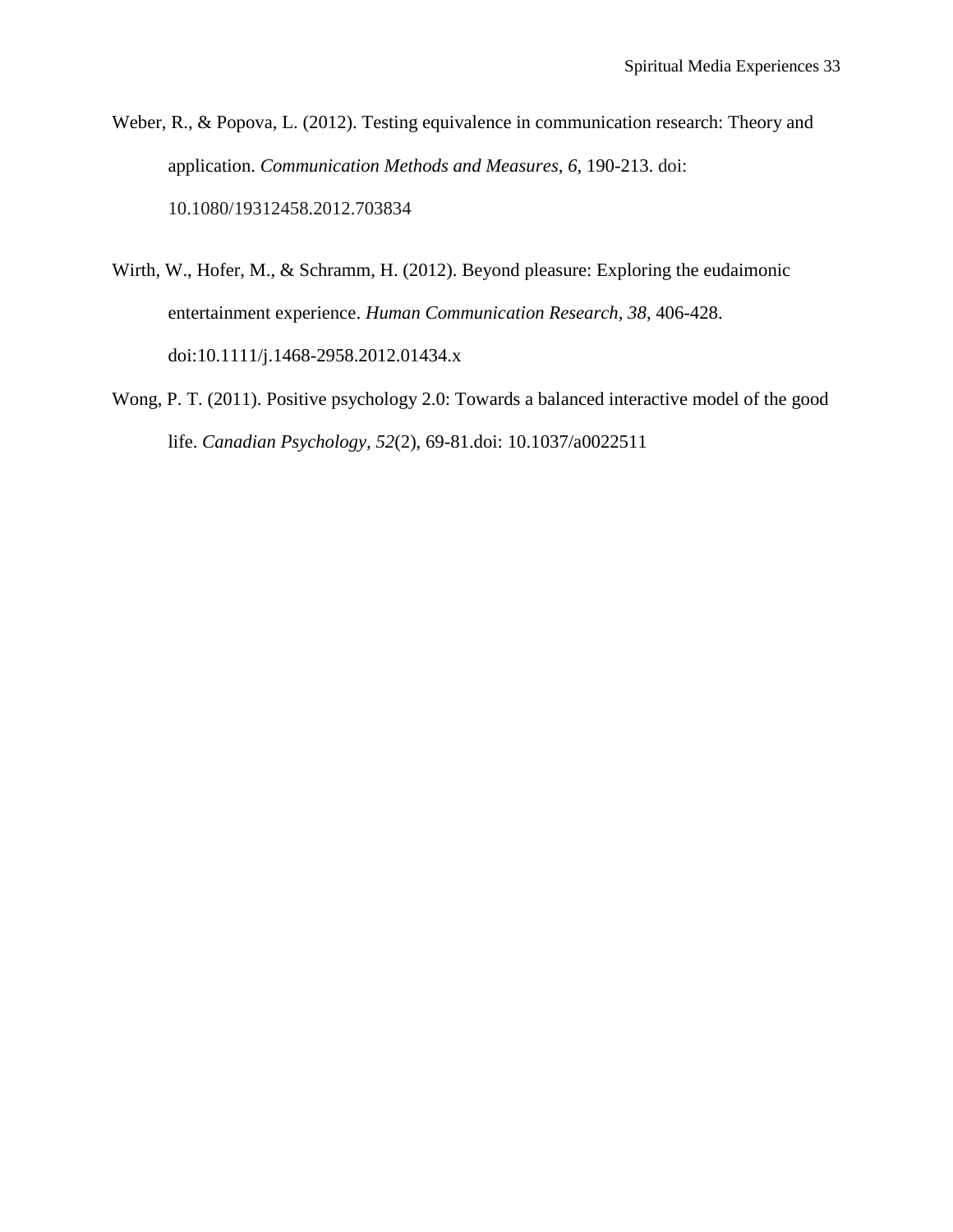| Coding categories | Description                                                               |  |  |  |  |  |  |
|-------------------|---------------------------------------------------------------------------|--|--|--|--|--|--|
| Transcendence     | Reverence, feeling inspired, inspirational, closer to God, elevated,      |  |  |  |  |  |  |
|                   | divine/divinity, experience of awe, experience of something               |  |  |  |  |  |  |
|                   | transcendent (not God, just a greater power), experience the power of     |  |  |  |  |  |  |
|                   | something larger than oneself, we are not completely in control of        |  |  |  |  |  |  |
|                   | everything in life, insignificance of oneself, faith, awareness, hopeful, |  |  |  |  |  |  |
|                   | motivated                                                                 |  |  |  |  |  |  |
| Connectedness     | Appreciation of how we as humans are all connected with each other,       |  |  |  |  |  |  |
|                   | sympathy, understanding of human connectedness, appreciation for          |  |  |  |  |  |  |
|                   | time spent with one's family, realization of importance of                |  |  |  |  |  |  |
|                   | relationships/friendships, compassion, wonder, caring for one             |  |  |  |  |  |  |
|                   | another, family values, sacredness                                        |  |  |  |  |  |  |
| Meaningfulness    | Experiencing meaning of life, living a fulfilled life, understanding the  |  |  |  |  |  |  |
|                   | human condition /my life, (NOT connectedness), being/feeling              |  |  |  |  |  |  |
|                   | moved, introspective, contemplative, pensive, the importance of life,     |  |  |  |  |  |  |
|                   | ones purpose in life, thought provoking, reflective, feeling touched,     |  |  |  |  |  |  |
|                   | appreciating life/nature, grateful for life, thankful, appreciative, live |  |  |  |  |  |  |
|                   | life to the fullest, fortunate, made me realize something about my        |  |  |  |  |  |  |
|                   | life, learned what's important in life                                    |  |  |  |  |  |  |

## **Appendix**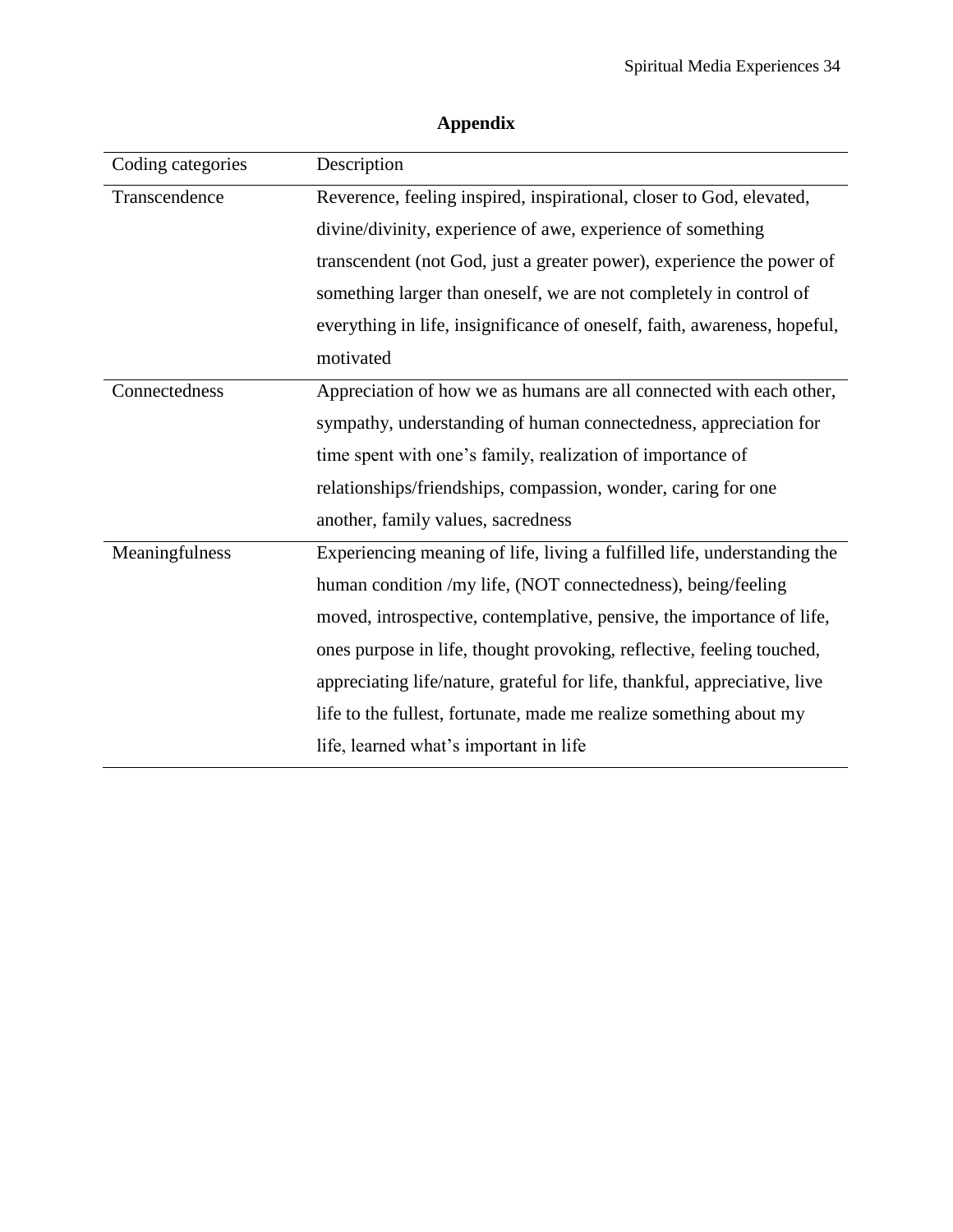Table 1

| Principal Axis Factoring Analysis with Promax Rotation for the Spiritual Beliefs |  |  |  |
|----------------------------------------------------------------------------------|--|--|--|
|                                                                                  |  |  |  |

| While watching this movie I thought<br>It is important to constantly live in the<br>present<br>Suffering is an opportunity to develop<br>Transformation in a proactive manner is key<br>to fulfillment and happiness<br>Opening up to new situations helps to<br>understand oneself better<br>All human beings are connected with each<br>other<br>Finding meaning in suffering is essential in<br>order to survive, feel relieved and fulfilled<br>There is a bigger picture to every life's<br>situation<br>When you think positively towards future | Self-actualization<br>.743 | Spiritual experiences<br>in everyday life<br>$-.172$ |
|--------------------------------------------------------------------------------------------------------------------------------------------------------------------------------------------------------------------------------------------------------------------------------------------------------------------------------------------------------------------------------------------------------------------------------------------------------------------------------------------------------------------------------------------------------|----------------------------|------------------------------------------------------|
|                                                                                                                                                                                                                                                                                                                                                                                                                                                                                                                                                        |                            |                                                      |
|                                                                                                                                                                                                                                                                                                                                                                                                                                                                                                                                                        |                            |                                                      |
|                                                                                                                                                                                                                                                                                                                                                                                                                                                                                                                                                        |                            |                                                      |
|                                                                                                                                                                                                                                                                                                                                                                                                                                                                                                                                                        |                            |                                                      |
|                                                                                                                                                                                                                                                                                                                                                                                                                                                                                                                                                        | .683                       | .023                                                 |
|                                                                                                                                                                                                                                                                                                                                                                                                                                                                                                                                                        | .679                       | $-.001$                                              |
|                                                                                                                                                                                                                                                                                                                                                                                                                                                                                                                                                        |                            |                                                      |
|                                                                                                                                                                                                                                                                                                                                                                                                                                                                                                                                                        | .640                       | $-119$                                               |
|                                                                                                                                                                                                                                                                                                                                                                                                                                                                                                                                                        |                            |                                                      |
|                                                                                                                                                                                                                                                                                                                                                                                                                                                                                                                                                        | .605                       | .098                                                 |
|                                                                                                                                                                                                                                                                                                                                                                                                                                                                                                                                                        |                            |                                                      |
|                                                                                                                                                                                                                                                                                                                                                                                                                                                                                                                                                        | .585                       | .206                                                 |
|                                                                                                                                                                                                                                                                                                                                                                                                                                                                                                                                                        |                            |                                                      |
|                                                                                                                                                                                                                                                                                                                                                                                                                                                                                                                                                        | .546                       | .217                                                 |
|                                                                                                                                                                                                                                                                                                                                                                                                                                                                                                                                                        |                            |                                                      |
|                                                                                                                                                                                                                                                                                                                                                                                                                                                                                                                                                        | .539                       | .086                                                 |
| actions and you believe in yourself, positive                                                                                                                                                                                                                                                                                                                                                                                                                                                                                                          |                            |                                                      |
| things will happen to you                                                                                                                                                                                                                                                                                                                                                                                                                                                                                                                              |                            |                                                      |
| Life and the real truth are beyond instant                                                                                                                                                                                                                                                                                                                                                                                                                                                                                                             | .526                       | .167                                                 |
| gratifications                                                                                                                                                                                                                                                                                                                                                                                                                                                                                                                                         |                            |                                                      |
| Asking "why" things happen in life helps to                                                                                                                                                                                                                                                                                                                                                                                                                                                                                                            | .501                       | .187                                                 |
| find meaning in life                                                                                                                                                                                                                                                                                                                                                                                                                                                                                                                                   |                            |                                                      |
| Spiritual experiences are truly a never                                                                                                                                                                                                                                                                                                                                                                                                                                                                                                                | $-.062$                    | .926                                                 |
| ending journey                                                                                                                                                                                                                                                                                                                                                                                                                                                                                                                                         |                            |                                                      |
| Spirituality is something we can experience                                                                                                                                                                                                                                                                                                                                                                                                                                                                                                            | $-.138$                    | .877                                                 |
| in everyday life                                                                                                                                                                                                                                                                                                                                                                                                                                                                                                                                       |                            |                                                      |
| Interacting with others in everyday life is                                                                                                                                                                                                                                                                                                                                                                                                                                                                                                            | .104                       | .652                                                 |
| important for spiritual growth                                                                                                                                                                                                                                                                                                                                                                                                                                                                                                                         |                            |                                                      |
| In order to improve concentration, focus and                                                                                                                                                                                                                                                                                                                                                                                                                                                                                                           | .181                       | .433                                                 |
| balance in life, ritualistic practice are an                                                                                                                                                                                                                                                                                                                                                                                                                                                                                                           |                            |                                                      |
| effective tool                                                                                                                                                                                                                                                                                                                                                                                                                                                                                                                                         |                            |                                                      |
| Eigenvalues                                                                                                                                                                                                                                                                                                                                                                                                                                                                                                                                            | 6.249                      | 1.306                                                |
| % of variance                                                                                                                                                                                                                                                                                                                                                                                                                                                                                                                                          | 40.99                      | 6.07                                                 |
| alpha                                                                                                                                                                                                                                                                                                                                                                                                                                                                                                                                                  |                            |                                                      |
| M/SD                                                                                                                                                                                                                                                                                                                                                                                                                                                                                                                                                   | .884<br>4.77/1.27          | .814<br>3.71/1.59                                    |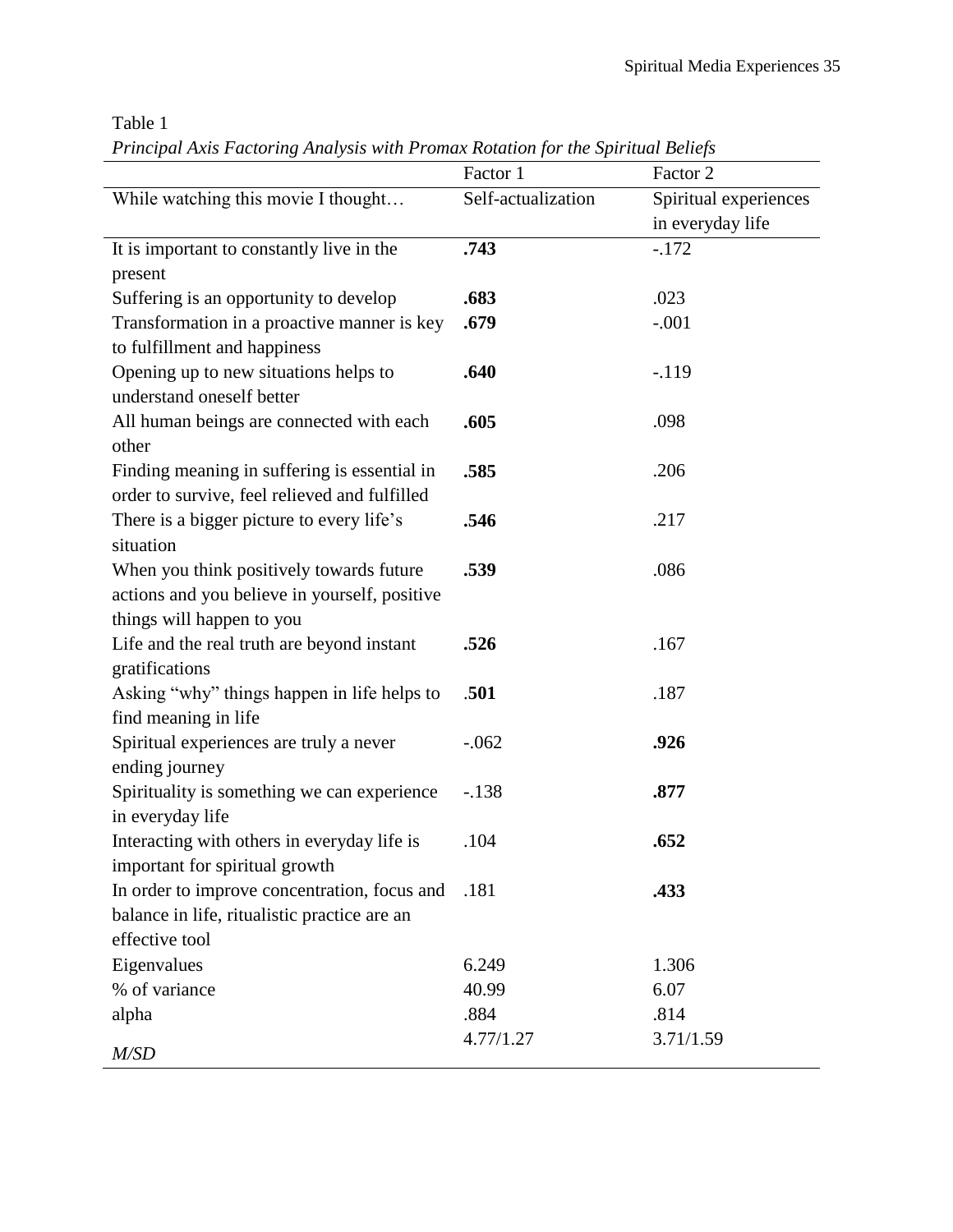## Table 2

*Summary of Principal Axis Factoring Analysis (N = 199) After Varimax Rotation for Hedonic and Spiritual Emotions*

|                             | Factor 1         | Factor 2                 |
|-----------------------------|------------------|--------------------------|
| While watching this movie I | Hedonic emotions | Spiritual and meaningful |
| felt                        |                  | emotions                 |
| Delightful                  | .891             | .180                     |
| Joyful                      | .872             | .225                     |
| Cheerful                    | .872             | .054                     |
| Happy                       | .850             | .110                     |
| Hilarious                   | .819             | $-.221$                  |
| Lighthearted                | .763             | .174                     |
| Silly                       | .730             | $-.196$                  |
| Amused                      | .672             | $-.050$                  |
| Excited                     | .648             | .247                     |
| Pleased                     | .488             | .304                     |
| Entertained                 | .428             | .110                     |
| *Compassionate              | .113             | .774                     |
| *Inspired                   | .048             | .770                     |
| Hopeful                     | .199             | .739                     |
| *Contemplative              | $-.214$          | .727                     |
| *Introspective              | $-.110$          | .710                     |
| Reverential                 | .061             | .681                     |
| Grateful                    | .207             | .659                     |
| Wondrous                    | .179             | .641                     |
| Awestruck                   | .015             | .593                     |
| Forgiving                   | .271             | .575                     |
| Aware of the present        | $-129$           | .497                     |
| Eigenvalues                 | 8.321            | 5.337                    |
| % of variance               | 27.58            | 25.82                    |
| alpha                       | .925             | .896                     |
| M/SD                        | 4.99/1.31        | 4.66/1.23                |

*Note.* \* indicates items originally measured as meaningful media experiences by Oliver and Raney (2011). Two items, "humbly" and "full of love", that cross loaded  $(\geq 32)$  were eliminated from the scale construction.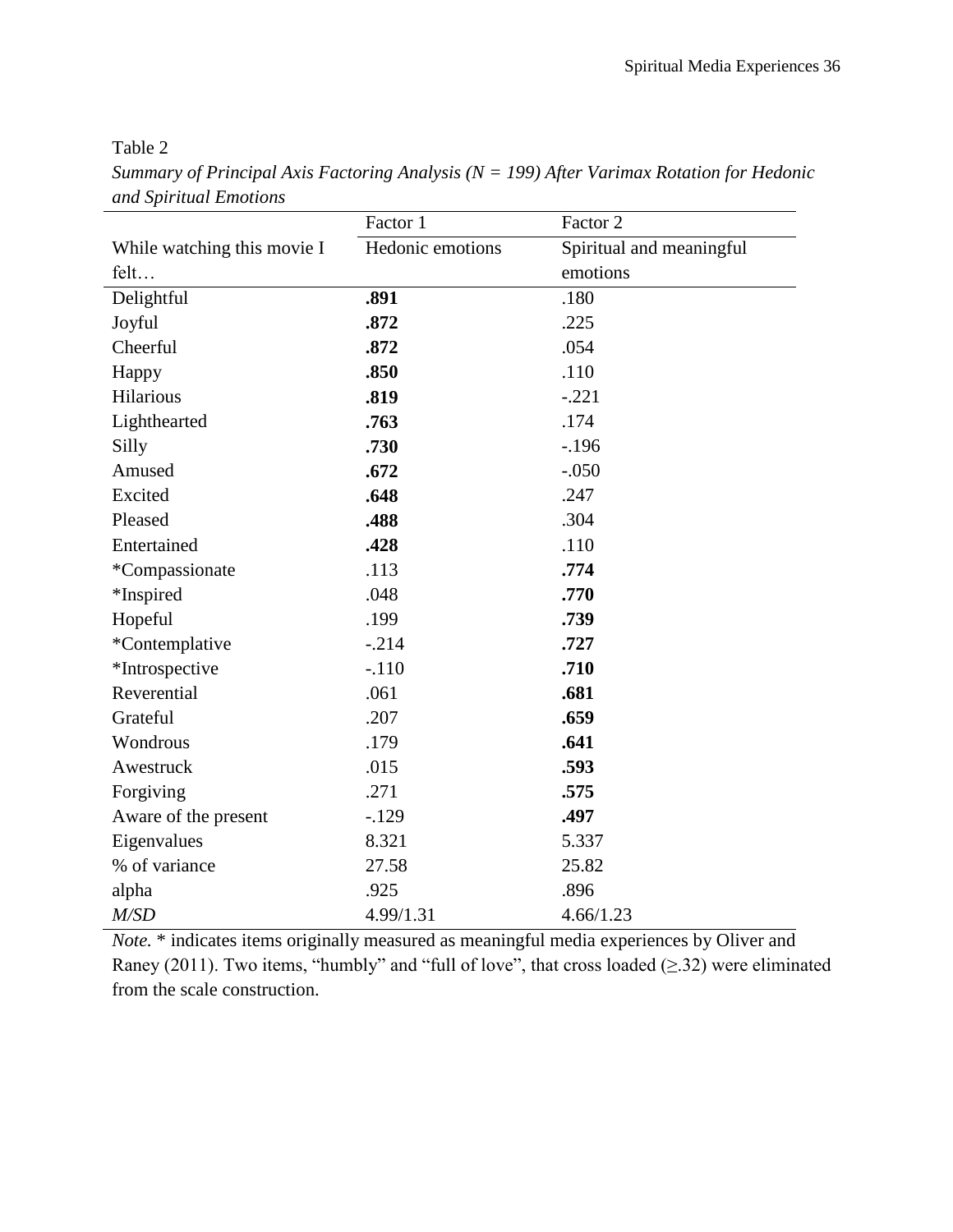## Table 3

| Dependent measures         | Spiritual emotions |                  |          | Hedonic emotions |                  |          | Spiritual beliefs 1 |              |              |                  | Spiritual beliefs 2 |              |  |
|----------------------------|--------------------|------------------|----------|------------------|------------------|----------|---------------------|--------------|--------------|------------------|---------------------|--------------|--|
|                            | $\Delta R^2$       | $\boldsymbol{F}$ | β        | $\Delta R^2$     | $\boldsymbol{F}$ | $\beta$  | t                   | $\, {\bf B}$ | $par.\eta^2$ | $\boldsymbol{t}$ | $\bf{B}$            | $par.\eta^2$ |  |
| Step1                      | .000               | .075             |          | .016             | $3.549^$         |          |                     |              |              |                  |                     |              |  |
| Gender                     |                    |                  | .019     |                  |                  | $.127^$  |                     |              |              |                  |                     |              |  |
| Step2                      | .006               | .661             |          | .205             | $30.80**$        |          |                     |              |              |                  |                     |              |  |
| Gender                     |                    |                  | .012     |                  |                  | .088     |                     |              |              |                  |                     |              |  |
| Hedonic motivations        |                    |                  | .076     |                  |                  | .455**   |                     |              |              |                  |                     |              |  |
| Step 3                     | .096               | $8.18**$         |          | .001             | 20.57**          |          |                     |              |              |                  |                     |              |  |
| Gender                     |                    |                  | .035     |                  |                  | .086     |                     |              |              |                  |                     |              |  |
| Hedonic motivations        |                    |                  | $-.022$  |                  |                  | .465**   |                     |              |              |                  |                     |              |  |
| Eudaimonic                 |                    |                  | $.325**$ |                  |                  | $-.035$  |                     |              |              |                  |                     |              |  |
| motivations                |                    |                  |          |                  |                  |          |                     |              |              |                  |                     |              |  |
| Step 4                     | .017               | 7.29**           |          | .017             | 16.93**          |          |                     |              |              |                  |                     |              |  |
| Gender                     |                    |                  | .038     |                  |                  | .088     | 2.31                | $.392*$      | .053         | .690             | .147                | .002         |  |
| Hedonic motivations        |                    |                  | $-.043$  |                  |                  | $.445**$ | .230                | .020         | .000         | 1.85             | .199                | .016         |  |
| Eudaimonic                 |                    |                  | .308**   |                  |                  | $-.052$  | 4.57                | $.370**$     | .089         | 2.48             | $.252*$             | .028         |  |
| motivations                |                    |                  |          |                  |                  |          |                     |              |              |                  |                     |              |  |
| <b>Trait Transcendence</b> |                    |                  | $.136*$  |                  |                  | $.135*$  | 1.89                | $.111^$      | .016         | 5.17             | .378**              | .111         |  |

*Results of the Hierarchical Multiple Regressions Analyzes for Hypothesis 3 and Multivariate Regression for Hypothesis 4*

*Note*:  $* p < .05$ ,  $** p < .001$ ,  $\gamma p = .06$ .  $N = 220$ . Spiritual beliefs 1: Beliefs of spiritual self-actualization. Spiritual beliefs 2: Beliefs of

spiritual experiences in everyday life. Adj.  $R^2$ <sub>SpiritualEmotions</sub> = .103; adj.  $R^2$ <sub>HedonicEmotions</sub> = .225; adj.  $R^2$ <sub>Beliefs1</sub> = .126; adj.  $R^2$ <sub>Beliefs2</sub> = .130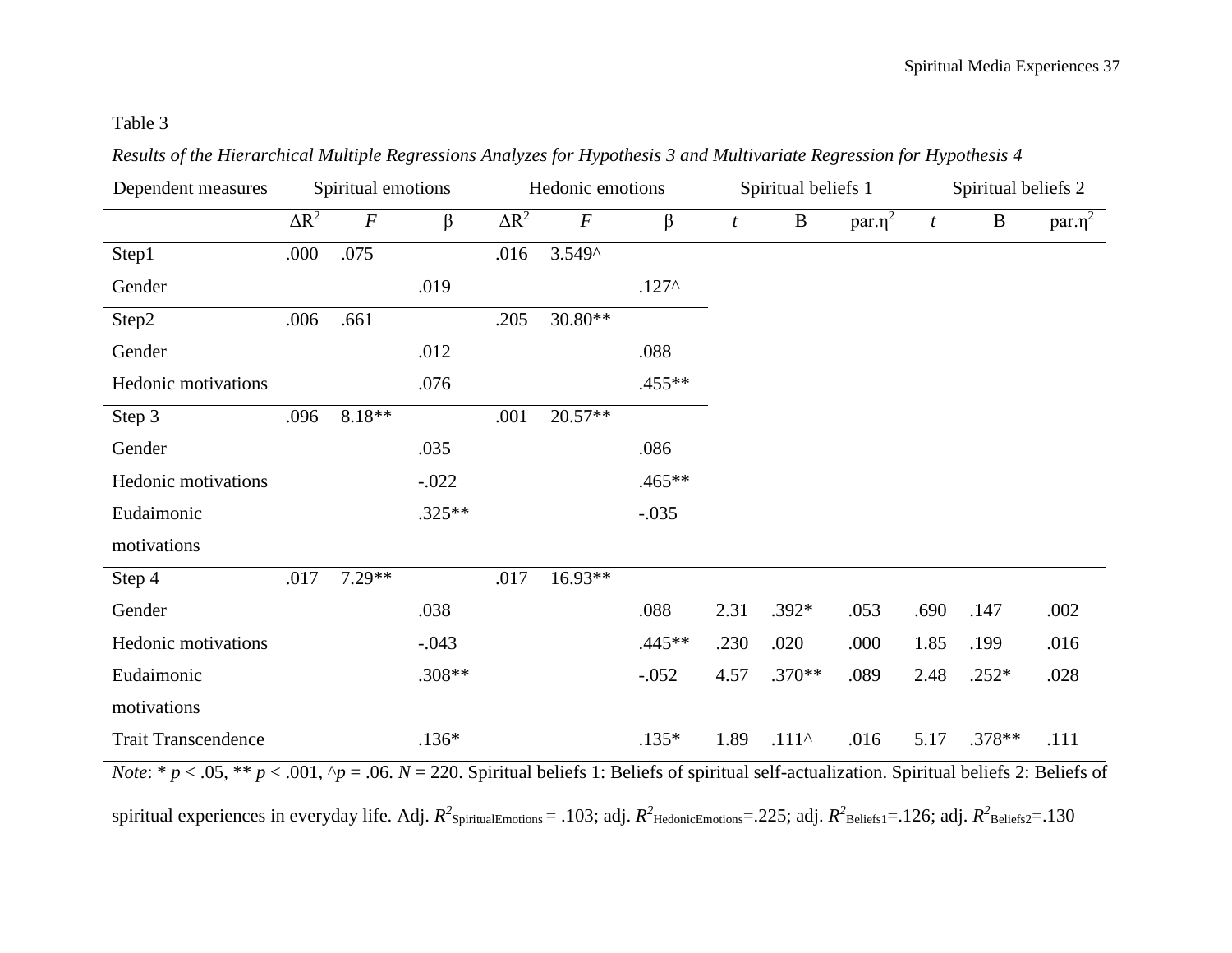## Table 4

|                | Coder 1 and      | Coder 1 and      | Coder 2 and      | Coder 1, 2 and 3  |
|----------------|------------------|------------------|------------------|-------------------|
|                | Coder 2          | Coder 3          | Coder 3          |                   |
|                | $\kappa$ (PABAK) | $\kappa$ (PABAK) | $\kappa$ (PABAK) | Averaged $\kappa$ |
| Transcendence  | .668(.863)       | .690(.881)       | .690(.881)       | .682              |
| Connectedness  | .793(.918)       | .806(.927)       | .827(.936)       | .808              |
| Meaningfulness | .692(.745)       | .726(.772)       | .726(.772)       | .715              |

*Intercoder-Reliabilities for the Responses to Open Ended Questions in Each Content Category*

*Note*.  $\kappa$  = Cohens Kappa. PABAK was calculated as  $2*P_0-1$  according to Byrt et al. (1993) with

Po= proportion of observed agreement.